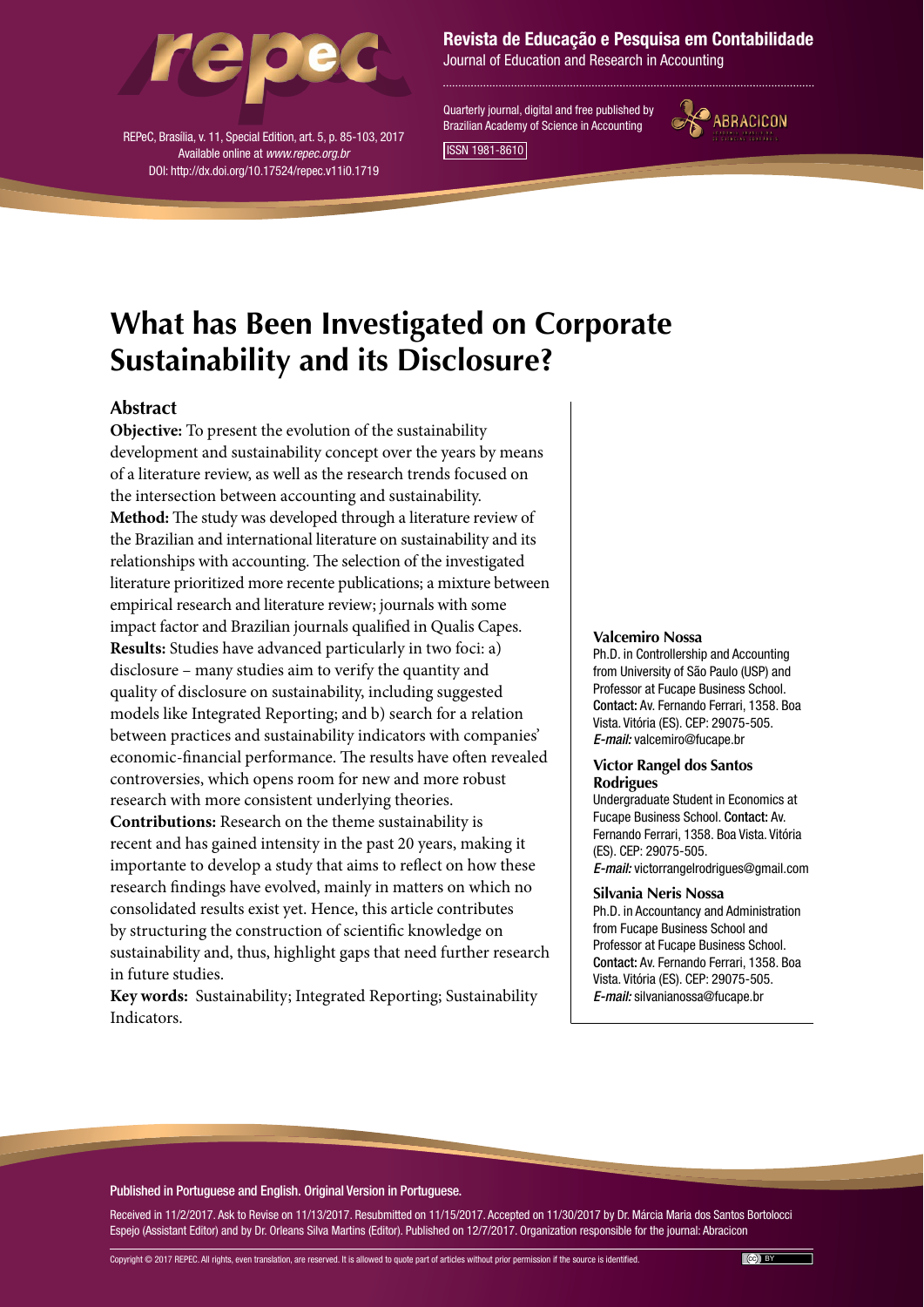# **1. Introduction**

The idea of sustainable development lies at the heart of humanity's aspirations in this century. This is confirmed by the exponential growth of studies related to the theme, and by the rapid acceptance of movements such as the UN's Sustainable Development Goals and the Millennium Development Goals, due to the urgent need for practices that do not harm the environment and also offer social and economic sustainability (Allen, Metternicht & Wiedmann, 2016; Campbell, 2017; Griggs, Stafford-Smith, Gaffeny, Rockström, Ohman, Shyamsundar & Noble, 2013; Sachs, 2012).

The emergence of the Sustainability concept is intertwined with that of Sustainable Development, which emerged from a context of concerns about the impacts of human production and actions in the environment, the scarcity of natural resources and the future in the world, expressed in documents such as the wellknown report issued by the World Commission on Environment and Development (1987). In this report, sustainable development is defined as "development that satisfies the needs of the present without compromising the ability of future generations to meet their own needs" (Bruntland, 1987, p. 8). Other documents, such as the World Charter for Nature (1982) and Agenda 21 of the Earth Summit (1992) also express the concept of sustainable development (Assembly, 1982; Brundtland, 1987; Hák, Janoušková, & Moldan, 2016; Kopnina, 2015; Redclift, 2005; Summit, 1992; Wood, 1985).

Several inquiries originate in the proposed definition. For example, to prevent the satisfaction of present needs from compromising future generations, it is necessary to know the needs and abilities of the new generations. But if mankind faces many difficulties in developing a global consensus on the needs of the present generation, what is the possibility of developing this same consensus for future generations? Thus, the suggested definition lacks applicability and cannot be the hallmark of political and business decisions (Marshall & Toffel, 2005).

The difficulty to conceptualize sustainability stems from the nature of the problems in this area, being complex systems with variables from several areas of knowledge, non-linearly correlated. For example, the economic mainstream says that the key to sustainable development lies in the Social Welfare Economics approach. Other scientists with different views, such as biologists, institutional and ecological economists, tend to disagree, bringing concepts and theories from their respective bakground areas (Arrow, Dasgupta, Goulder, Daily, Ehrlich & Summer, 2004; Ayres, 2008; Bithas, 2011; de Vries & Petersen, 2009; Goodland & Ledec, 1987; Saunders, 2014; Solow, 1993; Stavins, Wagner & Wagner, 2003; Wagner, 2006).

In the literature, approaches diverge in relation to the method, but they share, even if basically, the same concern that, if they are not protected, future generations will live in a more hostile environment than was experienced in the past or present. Thus, a new area of research emerges, the Science of Sustainability, characterized by its approach to the problems of complex systems of correlated factors linked to sustainability and sustainable development in a transdisciplinary way (Brandt, Ernst, Gralla, Luederitz, Lang Newig & Von Wehrden, 2013; Campbell, 2017; Caniglia, Schäpke, Lang, Abson, Luederitz & Von Wehrden, 2017; Leal Filho, 2000; Gerlagh, 2017; Hellwig, 2005; Jerneck, Olsson, Ness, Anderberg, Baier, Clark & Person, 2011; Kajikawa, 2008; Komiyama & Takeuchi, 2006; Mikhailova, 2004; Miller, Armim, Sarewitz, Robinson, Olsson & Loorbach, 2014; Pappas, Pappas, & Sweeney, 2015; Phillis & Andriantiatsaholiniaina, 2001; Sala, Farioli, & Zamagni, 2013; Vallance, Perkins, & Dixon, 2011).

Thus, the objective of this study is to present the evolution of the sustainable development and sustainability concept over the years and the trends in research focusing on the intersection between accounting and sustainability.

The study was developed through a review of the Brazilian and international literature on sustainability and its relationships with accounting. The investigated literature selection prioritized more recent publications; a mix between empirical research and literary reviews; journals with some impact factor and Brazilian journals qualified in Qualis / Capes.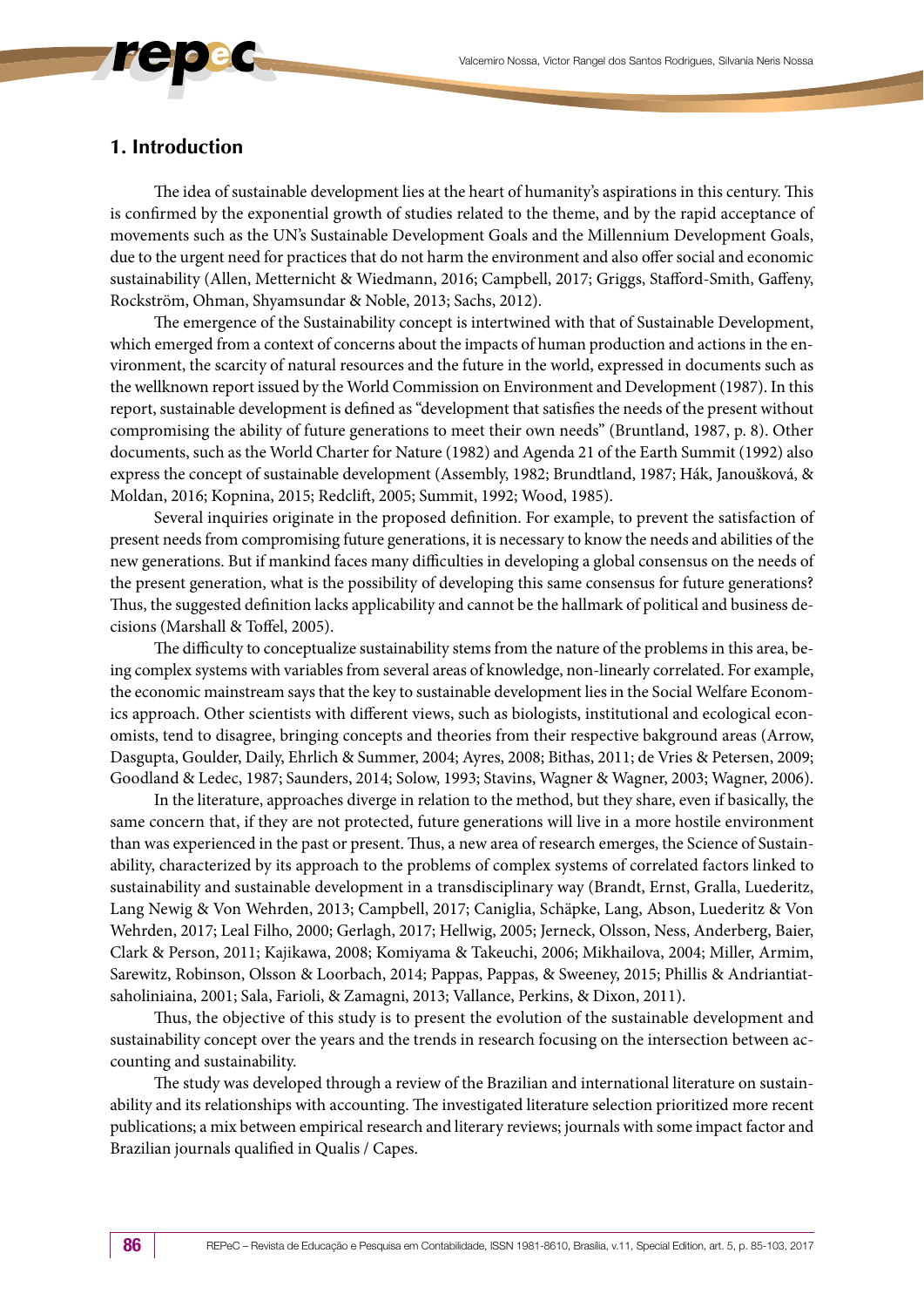Considering that research on the theme sustainability is recent and has gained momentum in the last 20 years, it is important to have a study that reflects how the findings of this research are evolving, especially in issues that have not yet been consolidated. Thus, the contribution of this article comes as a way of structuring the construction of the scientific knowledge about Sustainability and, with this, to highlight gaps that still need to be studied without future research.

# **2. Sustainability and Sustainable Development**

The approach of this topic begins with a brief description of the history of the concepts of Sustainability and Sustainable Development, highlighting the main events in time that led to the evolution of the Sustainable Development concept. Next, the different approaches to the concept are discussed and finalized with the Sustainable Development Goals (SDG) proposed by the United Nations.

# **2.1. Brief History of the Concept**

The roots of the sustainability concept can be traced back to Ancient Greece, but it gains prominence in the history of humanity with new issues brought about by technological development, the massive increase in energy consumption and the exponential growth of the population since the First Industrial Revolution (Du Pisani, 2006; Wrigley, 2013).

The term "Sustainability" was coined by Carlowitz and Rohr (1732), in Sylviculture Oeconomica. In understanding that wood was the main input of the eighteenth century, used for both fuel and civil and naval construction, etc., Carlowitz proposes the sustainable use of forests, that is, the existence of a sufficient number of young trees should be ensured to replace the firewood used in the economy's productive processes (Carlowitz & Rohr, 1732; Du Pisani, 2006; Grober, 2007; Klöpffer, 2003).

Another prominent author in the literature on sustainable development was Thomas R. Malthus, who developed an analytical model of population growth and the consequence of this growth rhythm for the scarcity of resources and food (Malthus, 1798).

In Principles of Political Economy (1848), John Stuart Mill devotes a short chapter to the concept of "stationary state", in which the author argues that cultural and moral development was a separate condition of development and economic growth, confronting the contemporary idea that human society could only advance if the economy expanded. Therefore, the author diverges from the idea of continuous growth, arguing that there would be a stationary condition of generation of wealth, consumption, capital and population mass, but not of human development (Mill, 1848 apud Caradonna, 2014; Du Pisani, 2006; Wagner, 2006).

In Man and Nature (1864), Marsh (1965) describes how human intervention has affected different aspects of the environment, and how these disturbances may end up transforming the planet into an uninhabitable place, and may even lead to the extinction of the human race. Marsh's argumentation was meant to show that humanity would not have continuity without caring for the environment (Marsh, 1965, Padua, 2010).

The growth in mineral exploration in the nineteenth century also entailed a growing concern with the energy issue. In The Coal Question (1866), Stanley Jevons argued that the overuse of resources could consume the British coal reserves in about a century (Jevons, 1866 apud Caradonna, 2014, Clark & Foster, 2001). The twentieth century brought a mix of pessimism and optimism regarding the development of humanity and sustainability. The good omens brought about by scientific and technological development resulted from the economic crises and world wars of the first half of the century but, in the second half, the debate about sustainable development gains strength and global importance (Caradonna, 2014).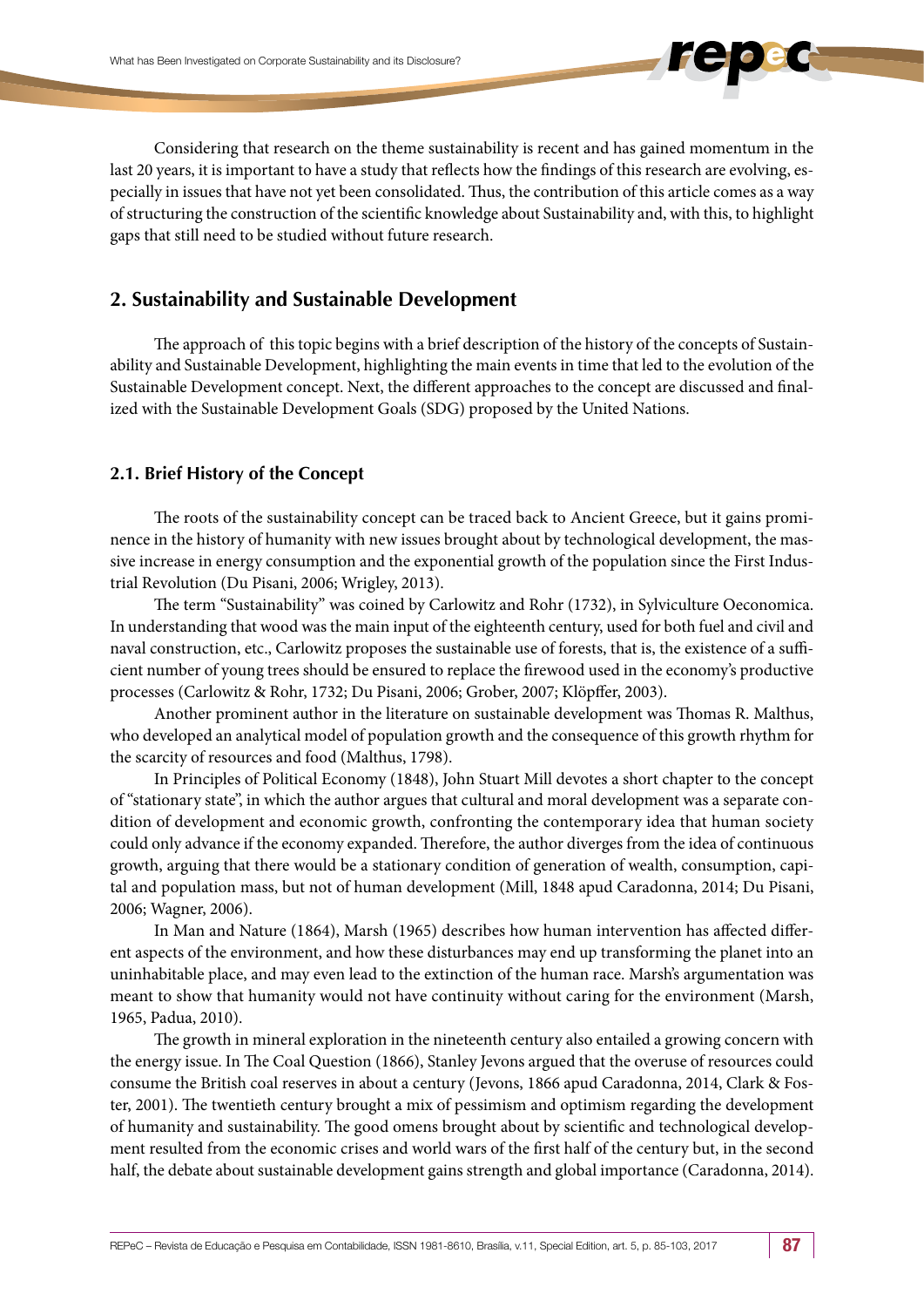There was, for example, a divergence within economic doctrine about the role and how economics should approach the Sustainability problem. Then came two main currents: the Environmental Economy and the Ecological Economy. The first applies the framework of the theory of externalities to analyze problems of scarcity and allocation of natural resources, and therefore has a more unidisciplinary and heterodox bias; while the second current has a transdisciplinary approach among economics, ecology, physics, etc., considering the economic system as a part of the ecological system (Costanza, 1989; Costanza, Cumberland, Daly, Goodland, Norgaard, Kubiszewski & Franco, 2014; Cropper & Oates, 1992; Du Pisani, 2006; Field & Field, 1997; Goodland, 1995; Illge & Schwarze, 2009; Romeiro, 2010).

At that time too, several commissions, conferences and agreements took place as part of an effort in pursuit of sustainable development. Table 1 summarizes some of the main events that took place:

| <b>Event</b>                                                                                 | <b>Description</b>                                                                                                                                                                                                                                                                                                                                                                                                                                                                             |
|----------------------------------------------------------------------------------------------|------------------------------------------------------------------------------------------------------------------------------------------------------------------------------------------------------------------------------------------------------------------------------------------------------------------------------------------------------------------------------------------------------------------------------------------------------------------------------------------------|
| 1972, Stockholm, UN<br>Conference on the Human<br>Environment and "Stockholm<br>Declaration" | Is considered a landmark in the history of international cooperation on<br>environmental issues. The United Nations Environment Program (UNEP) was created.<br>In addition, a decree was published to safeguard the environment and social issues.<br>In addition, the UN starts to discuss the relation between air pollution from human<br>actions and the consequente global climate changes.                                                                                               |
| 1980, UNEP - World<br><b>Conservation Strategy</b>                                           | Document created by the International Union for Conservation of Nature, involving<br>scientists and researchers of different nationalities. Supposedly the first international<br>document to use the term "sustainable development".                                                                                                                                                                                                                                                          |
| 1982, General Assembly of the<br>UN, "World Charter for Nature"                              | Argues that humanity is part of nature and that life depends on the uninterrupted<br>functioning of natural systems. Appoints that humanity can change nature and even<br>extract natural resources through its actions or consequences, but that it should also<br>maintain the stability and quality of nature and preserve the natural resources.                                                                                                                                           |
| 1983-1987, World Commission<br>on Environment and<br>Development and "Our<br>Common Future"  | Also known as the Brundtland Commission, the proposition was to create a<br>conceptual structure for global sustainable development. The document produced<br>was called "Our Common Future", in which the commission argues that the<br>current generations should use nature without compromising the ability of future<br>generations to provide for its own needs.                                                                                                                         |
| 1992, Rio de Janeiro, UN<br>Conference on Environment<br>and Development                     | Eco-92 or the Earth Summit was a large conference in which several global leaders<br>and NGO's participated. The "Rio Declaration" contains 27 guiding principles of the<br>environment and development policy. The "Agenda 21" offers a detailed framework<br>for the implementation of sustainable development.                                                                                                                                                                              |
| 1997, Kyoto Protocol                                                                         | An environmental treaty adopted in 1997 and which came into force in 2005,<br>determining that developed countries that adopted the treaty reduce their<br>greenhouse gas emission levels. Covers two emission reduction periods: 2008-2012<br>and 2013-2020. Thirty seven countries signed the treaty, including exceptions like<br>the USA and Canada. The treaty established new systems and carbon credits for<br>countries that fund emission reduction programs in the developing world. |
| 2009, Copenhagen, UN Climate<br>Change Conference                                            | The disastrous conference was an indicator of developed and developing countries'<br>inability to converge towards a consensus on how to advance in climate change<br>issues. No agreement or action plan was adopted at this conference.                                                                                                                                                                                                                                                      |
| 2012, Rio de Janeiro, UN<br>Conference Rio +20 and "The<br>Future we Want"                   | Many of the discussions during Rio+20 addressed the failed efforts to implemente<br>some kind of global convergence towards sustainable development, idealized in<br>1992. The report "The Future we Want" presentes this same tone of failure and<br>argues in favor of a renewed political commitment.                                                                                                                                                                                       |

**Picture 1.** Conferences, Commissions and Global Agreements in favor of Sustainable Development.

Source: adapted from Caradonna, 2014; Waas, Hugé, Verbruggen & Wright, 2011

The main events described in Table 1 show the effort in search of sustainable development. The evolution of the sustainable development concept has presented different approaches though, which will be discussed in the next topic.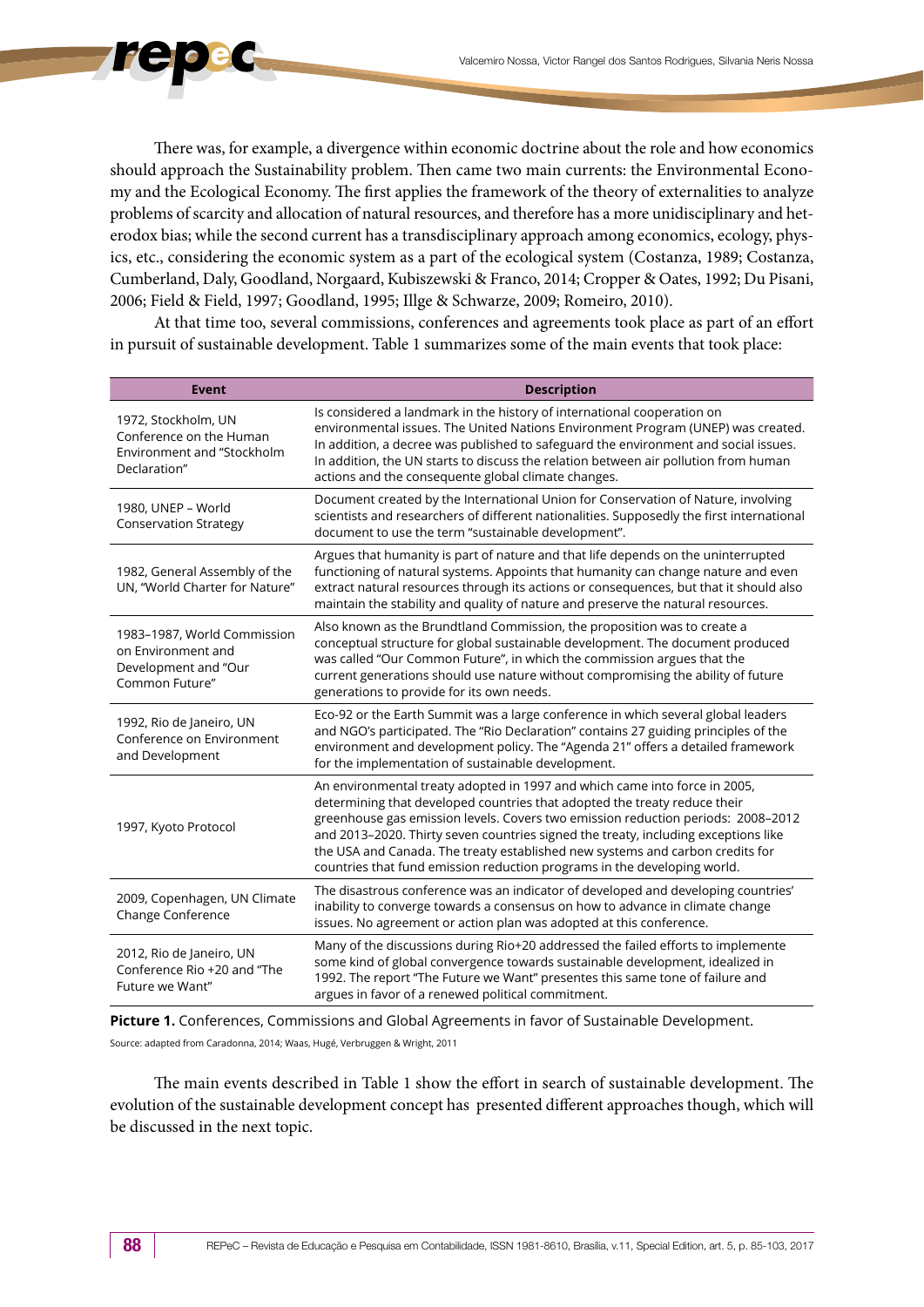

The definition of sustainable development suggested by WCED (1987) is taken as a starting point for the current discussion about the concept of sustainable development. Nevertheless, more than one concept exists, as the expression deals with a juxtaposition of two concepts, "Development" and "Sustainability", which are also constantly developing in the literature reviewed. While the first term can be generalized as the search for a more advanced state of some specific dimension, be it economic, social, institutional, environmental, spiritual, technological, etc.; the second concept is addressed in a complex and transdisciplinary way (Leal Filho, 2000; Mebratu, 1998; Waas *et al*., 2011). Thus, the concept of sustainable development has evolved in accordance with the new discoveries and new conceptual structures, being a field of study that can be approached from several angles and fields of knowledge. Table 2 presents some of the different approaches to the concepts proposed in the literature on sustainable development:

| <b>Definition</b>                                                                                                                                                                                                                                                                                   | <b>Author</b>                                |
|-----------------------------------------------------------------------------------------------------------------------------------------------------------------------------------------------------------------------------------------------------------------------------------------------------|----------------------------------------------|
| "Development which meets the needs of the present without compromising the<br>ability of future generations to meet their own needs" (p. 8)                                                                                                                                                         | (Brundtland, 1987)                           |
| "Sustainable development involves devising a social and economic system, which<br>ensures that these goals are sustained, i.e. that real incomes rise, that educational<br>standards increase, that the health of the nation improves, and that the general<br>quality of life is advanced." (p. 1) | (Pearce, Markandya & Barbier,<br>1989)       |
| "Improving the quality of human life while living within the carrying capacity of<br>supporting eco-systems" (p. 10)                                                                                                                                                                                | (Munro, Holdgate & Prescott-<br>Allen, 1991) |
| "Sustainability is the ability of a human, natural or mixed system to withstand or<br>adapt to endogenous or exogenous change indefinitely"(p. 14)                                                                                                                                                  | (Dovers & Handmer, 1992)                     |
| "Sustainability is a relationship between dynamics human economic systems and<br>larger dynamics, but normally slower-changing ecological systems, in which (a) human<br>life can continue indefinitely, (b) human beings can flourish and (c) human cultures<br>can develop." (p. 8)               | (Costanza, 1992)                             |
| "Sustainable development involves the simultaneous pursuit of economic prosperity,<br>environmental quality and social equity." (p. 397)                                                                                                                                                            | (Elkington, 1997)                            |
| "Sustainable development is a social constructo, referring to the long-term evolution<br>of a hugely complex system - the human population and economy embedded within<br>the eco-systems and biogeochemical flow of the planet." (p. 7)                                                            | (Meadows, 1998)                              |
| "Sustainable development representes a shift in understanding of humanity's<br>place on the planet, but it is open to interpretation of being anything from almost<br>meaningless to of extreme importance to humanity." (p. 13)                                                                    | (Hopwood, Mellor & O'Brien,<br>2005)         |
| "Sustainable development is a normative value system, on a par with human rights,<br>democracy and freedom (and it is closely interlinked with all these systems). Thus,<br>sustainable development is essentially a strong ethical, or moral, pronouncement as<br>to what should be done." (p. 3)  | (Holden, Linnerud, & Banister,<br>2017)      |
|                                                                                                                                                                                                                                                                                                     |                                              |

**Picture 2.** Sustainable Development Concepts

Source: Adapted from Chang, Zuo, Zhao, Ziççante, Gan and Soebarto (2017) and Duran, Gogan, Artene & Duran (2015).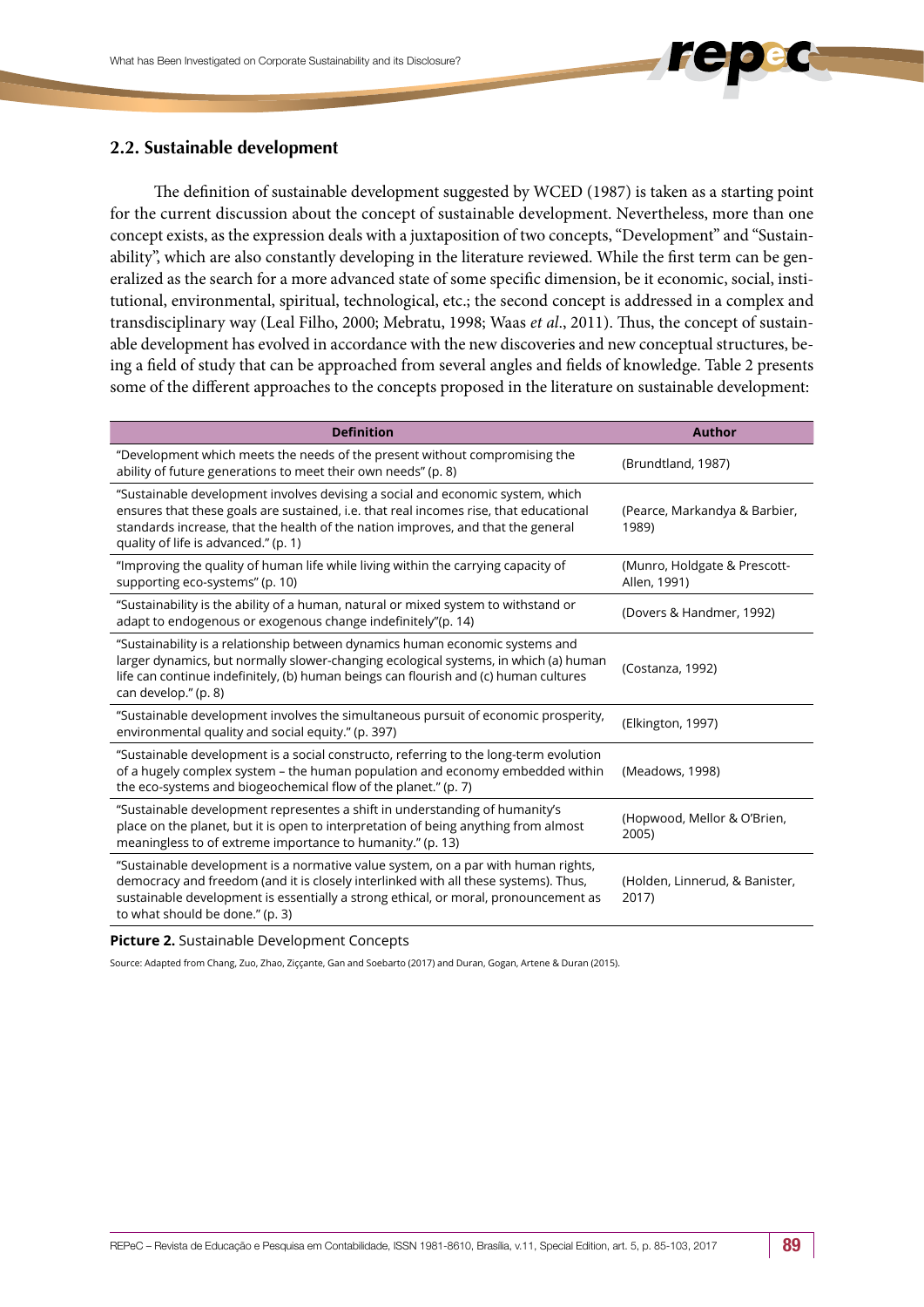The most classic and widespread model is the Sustainability Tripod (Elkington, 1997), in which actions are classified by three dimensions: social, environmental and economic. The approach that this model suggests is the reflection of how actions can be economically viable, socially just and environmentally responsible.

Some of the different concepts that are not included in this first approach end up having a direct influence on development though, and the detriment of these concepts in the set of sustainable development dimensions results in an incomplete analysis. Several studies aim to analyze the dimensions of sustainability (Ayres, 2008; Blewitt, 2008; Duran, Gogan, Artene, & Duran, 2015; Gowdy, 2005) and with the development of scientific knowledge in the area, the literature adopts other dimensions besides the three most disseminated, such as: Ethics and Morality: (Aguinis & Glavas, 2012); Political and Institutional: (Acemoglu, Johnson, & Robinson, 2005; Mavragani, Nikolaou, & Tsagarakis, 2016; Ostrom, Schroeder, & Wynne, 1993); Technique: (Pawłowski, 2008; Weitzman, 1997); Culture: (Blewitt, 2008; Lorek & Spangenberg, 2014; Soini & Birkeland, 2014); Sprituality: (Campante & Yanagizawa-Drott, 2015; Carroll, 2004; Rodrigues, 2010)

The concepts and actions that relate to sustainable development can be organized hierarchically, as proposed by Glavic and Lukman (2007), in which the authors use the environmental, economic, social and political dimensions to organize the concepts in the following hierarchical order:

**Principles:** fundamental concepts for the establishment of a more complex system. They refer to only one action or method and are at the base of the hierarchy;

**Approaches:** set of principles related to the same topic, building a more complex system. The approaches are broader than the principles;

**Sub-systems:** consists of a set of approaches. They "introduce strategies that have to be met to achieve full preservation of the environment and contribute to human well-being in the short and long term." (Glavič & Lukman, 2007, p.7);

**Sustainable Systems:** A system is a set of subsystems that work in synergy. Therefore, a sustainable system is the highest level of activities to progress towards sustainable development. These arrangements are accompanied by a change in the lifestyle and mind-set of society.

## **2.3. Sustainable Development Goals**

In the year 2000, the United Nations General Assembly proposes, in the so-called Millennium Declaration, the Millennium Development Goals (MDGs). The new method, consisting of eight objectives and 22 measurable and well-defined goals, summed up the efforts and agreements that were made among different countries. This new approach, with quantitative and measurable indicators, is trackable and thus effective, and the MDGs achieved a positive balance (Assembly, 2000, 2015).

In December 2015, the Sustainable Development Goals (SDGs) were launched in the 2030 Agenda for Sustainable Development, considered an evolution in relation to the MDGs. The SDGs are 17 objectives, broken up into one 169 goals, which are even more ambitious because they embrace more dimensions of sustainable development (Campbell, 2017; Leal Filho, Azeiteiro, Alves, Pace, Mifsud, Brandli & Disterheft, 2017).

Table 3 shows the evolution in the global vision and cooperation towards sustainable development.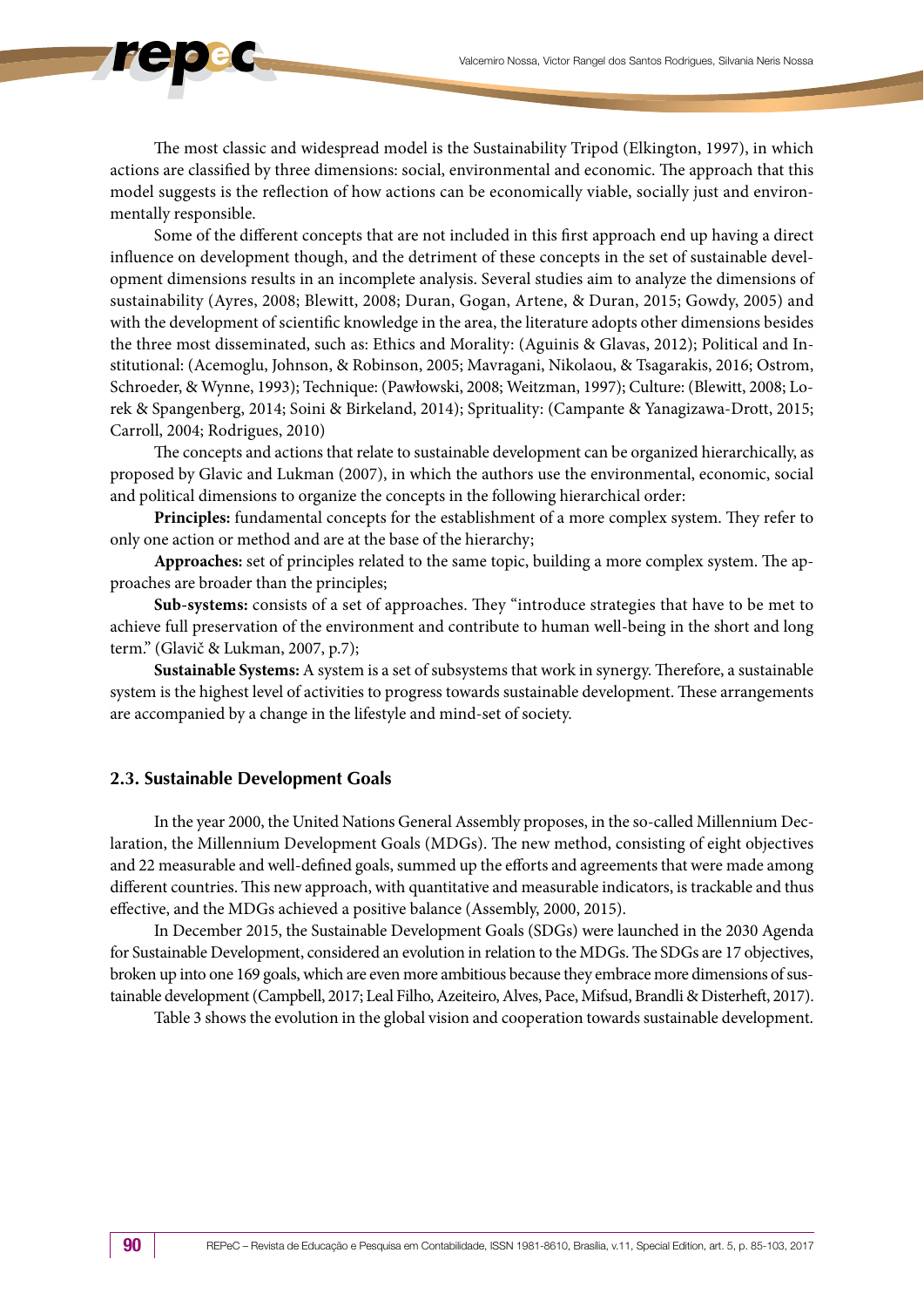| <b>Millennium Development Goals (2000)</b>     | <b>Sustainable Development Goals (2015)</b> |
|------------------------------------------------|---------------------------------------------|
| 1. Eradicate extreme Poverty and Hunger        | 1. No Poverty                               |
| 2. Achieve Universal Primary Education         | 2. Zero Hunger                              |
| 3. Promote Gender Equality and Empower Women   | 3. Good Health and Well-Being               |
| 4. Reduce Child Mortality                      | 4. Quality Education                        |
| 5. Improve Maternal Health                     | 5. Gender Equality                          |
| 6. Combat HIV/Aids, Malaria and Other Diseases | 6. Clean Water and Sanitation               |
| 7. Ensure Environmental Sustainability         | 7. Affordable and Clean Energy              |
| 8. Global Partnership for Development          | 8. Decent Work and Economic Growth          |
|                                                | 9. Industry, Innovation and Infrastructure  |
|                                                | 10. Reduced Inequalities                    |
|                                                | 11. Sustainable Cities and Communities      |
|                                                | 12. Responsible Consumption and Production  |
|                                                | 13. Climate Action                          |
|                                                | 14. Life below Water                        |
|                                                | 15. Life on Land                            |
|                                                | 16. Peace, Justice and Strong Institutions  |
|                                                | 17. Partnerships for the Goals              |

#### **Picture 3.** MDGs and SDGs

Source: elaborated based on Assembly (2000), Campbell (2017) and Mundo (2016).

The current literature on the theme focuses on assessing existing indicators and developing better indicators, which are quantitative and more measurable (Costanza, Fioramonti, Giovannini, Kubiszewski, Mortensen & Wilkinson, 2016; Engebretsen, Heggen & Ottersen, 2017; Hák *et al*., 2016; ICSU, 2015). The SDGs can increasingly be aligned in the development of these indicators.

# **3. Sustainability in the Corporate World**

In this topic, we aimed to describe the main indicators of sustainability and business reputation that are used in the research, as well as to evidence research results that relate practices and sustainability indicators with the economic-financial performance of companies. Finally, we intended to discuss research that shows the evolution of sustainability disclosure forms, especially on the new disclosure proposal through Integrated Reporting.

## **3.1. Sustainability Indicators and Corporate Reputation**

Although there are difficulties to obtain a single, unbiased definition, the market has found ways to signal corporate sustainability practices, linking sustainability to corporate reputation, and the most recent research seeks to understand the impact of Corporate Social Responsibility (CSR) on the financial performance of companies in the light of these indices. Among the sustainability and business reputation indicators, the Corporate Sustainability Index (CSI) - BMF & BOVESPA; the Down Jones Sustainability Indices (DJSI); the FTSE4Good of the London Stock Exchange; in addition to the international standard series ISO 14000 and 26000 and the MERCO Reputation Ranking (ABNT, 2004; BOVESPA, 2012; Finch, 2005; Group, 2010; GVces, 2016; INDEXES, 2006; Knoepfel, 2001; Melo & Gomes, 2007; MERCO, 2016). In Picture 4, some of the main sustainability and reputation indices are displayed.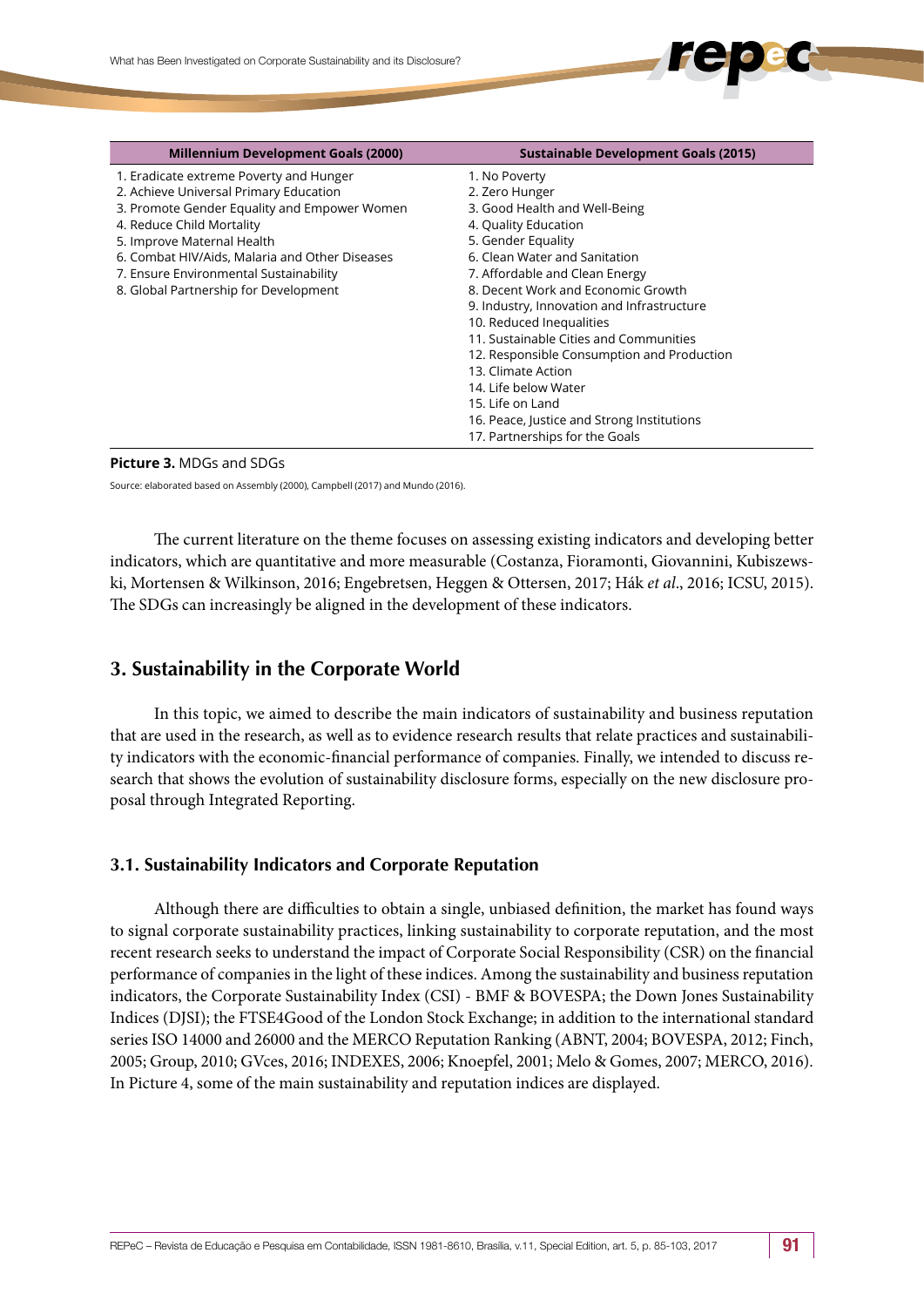| <b>Index</b>                                   | <b>Description</b>                                                                                                                                                                                                                                                                                                                                                                                                                                                                                                                                                                                                                                                                                                                                                             |
|------------------------------------------------|--------------------------------------------------------------------------------------------------------------------------------------------------------------------------------------------------------------------------------------------------------------------------------------------------------------------------------------------------------------------------------------------------------------------------------------------------------------------------------------------------------------------------------------------------------------------------------------------------------------------------------------------------------------------------------------------------------------------------------------------------------------------------------|
| Domini 400 Social Index                        | Consists of a selection of 400 North American companies, 250 of which figure on the S&P<br>500. Founded in 1990 by Kinder, Lydenberg Domini Co.                                                                                                                                                                                                                                                                                                                                                                                                                                                                                                                                                                                                                                |
| Dow Jones Sustainability<br>Indices            | Calculated and analyzed similarly to the Dow Jones Global Indices, and further characterized<br>in two indices: The DJSI World and the DJSI STOXX, the later representing a mix of European<br>companies. Founded in 1999 by the Dow Jones and Sustainable Asset Management Group                                                                                                                                                                                                                                                                                                                                                                                                                                                                                              |
| FTSE4Good                                      | Designed to measure the performance of companies that demonstrate strong Governance,<br>Social and Environmental Accountability practices. Founded in 2001 by the British Corporate<br>Group.                                                                                                                                                                                                                                                                                                                                                                                                                                                                                                                                                                                  |
| Ethibel Sustainability<br>Index (ESI)          | Consists of four regional indices: ESI Global, ESI Americas, ESI Europe, ESI Asia Pacific.<br>Founded in 2002 by Standard & Poor's.                                                                                                                                                                                                                                                                                                                                                                                                                                                                                                                                                                                                                                            |
| Socially Responsible<br>Investment (SRI) Index | Launced in South Africa, is considered the first sustainability index in an emerging country.<br>Founded in 2004 by the Johannesburg Stock Exchange.                                                                                                                                                                                                                                                                                                                                                                                                                                                                                                                                                                                                                           |
| Calvert Social Index                           | Consists of 680 companies selected among 1000 of the largest publicly traded companies in<br>the USA. Founded in 2005 by Calvert Co.                                                                                                                                                                                                                                                                                                                                                                                                                                                                                                                                                                                                                                           |
| Corporate Sustainability<br>Index (CSI)        | Originally founded by the International Financial Corporation (IFC), the private-sector branch<br>of the World Bank. It is "a tool for the comparative performance analysis of companies listed<br>on BM&FBOVESPA, considering corporate sustainability based on economic efficiency,<br>environmental balance, social justice and corporate governance". It was designed by GVces<br>and founded by BMF&Bovespa in 2005.                                                                                                                                                                                                                                                                                                                                                      |
| <b>MERCO Reputation</b><br>Ranking             | The MERCO Reputation Ranking started in 2004 and was constructed using a scale from 0 to<br>10000, aiming to measure the multidimensional concept of corporate reputation, involving<br>measures of economic-financial results, information quality, the company's commitment<br>to society, product-service quality, respect for consumer right, commitment to employees,<br>information disclosure quality and quality in management and innovation. The MERCO ranks<br>the reputation of companies active in the G-20, focusing on Spanish-speaking countries. The<br>countries in which the MERCO verifies the reputation indices are: Colombia, Chile, Argentina,<br>Equador, Bolivia, Mexico, Peru, Germany, Mexico and Brazil since 2013 (Pinto, 2015; MERCO,<br>2016). |

### **Picture 4.** Sustainability Indices

Source: Elaborated based on MERCO (2016), Orsato, Garcia, Mendes-Da-Silva, Simonetti & Monzoni (2015) and Pinto, Freire & Dos Santos (2015).

In the literature, there are studies that search for determinants for the participation of companies in sustainability indices and for the disclosure of social information through financial statements. Thus, some studies find evidence that the companies' characteristics can influence the inclusion in sustainability indices. For example, results suggest that companies with a higher growth potential have higher Corporate Social Responsibility (CSR), as they have more opportunity to adopt sustainable actions in their operations (Artiach, Lee, Nelson & Walker, 2010; Belkaoui & Karpik, 1989; Nunes, Teixeira, Nossa & Galdi, 2010). Another result that is robust, even when analyzing different companies, indices, periods and methods, is that the size of the company can influence the decision to include it in sustainability indices. The argument is that larger companies are more subject to stakeholder scrutiny, and it is a strategic decision to signal corparative social responsibility and concern with sustainable development. Thus, an important factor that leads companies to take voluntary sustainability initiatives is the intangible value created such actions create, including access to new knowledge, innovation, and reputation gains (Andrade, Bressan, Iquiapaza & de Melo Moreira, 2013; Artiach *et al*., 2010; Nunes *et al*., 2010; Orsato *et al*., 2015).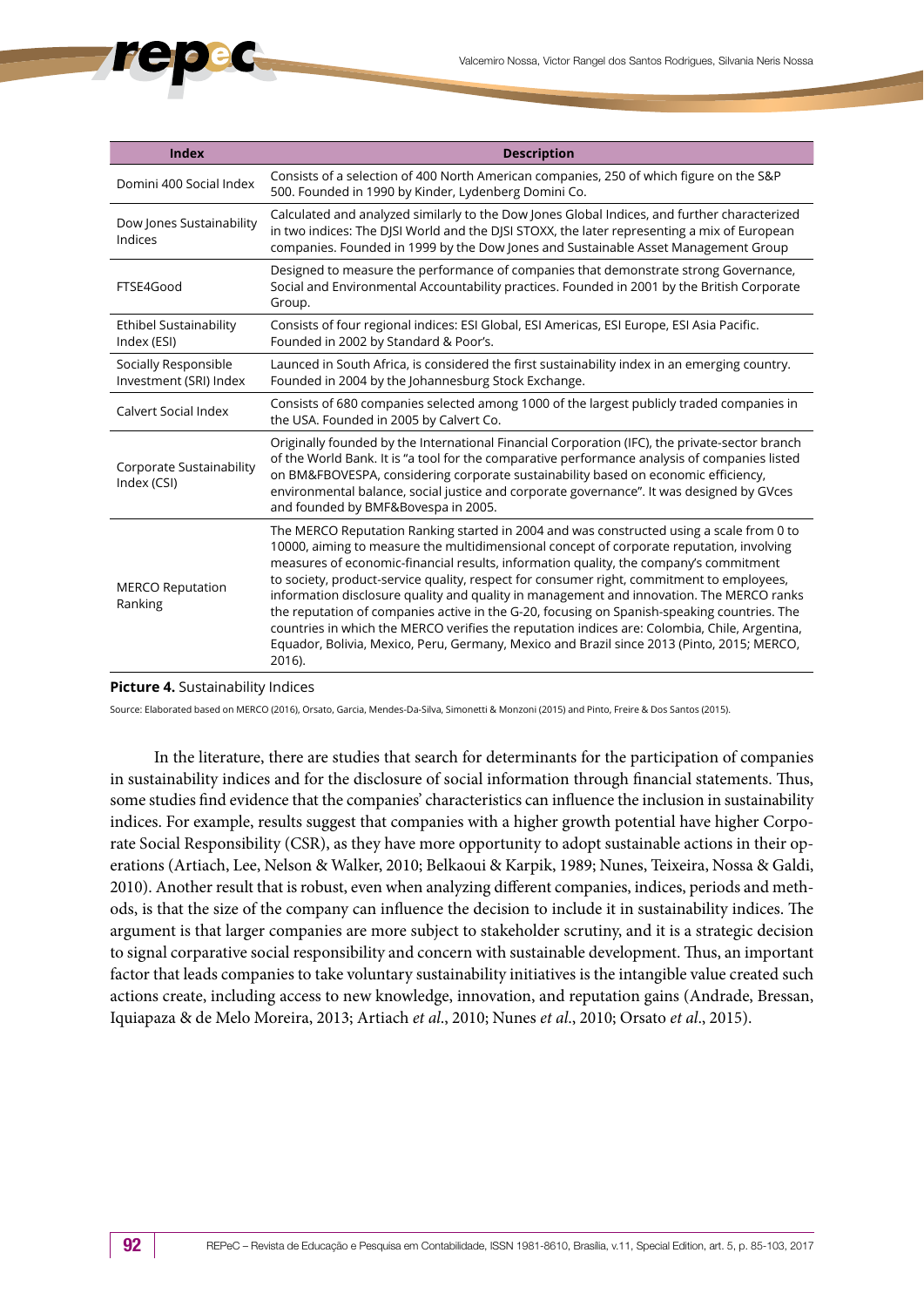

## **3.2. Sustainability and Economic-Financial Performance of Companies**

Although there was already some discussion about the relationship between business and society, the concept of CSR is relatively new in the literature, and many authors consider Howard Bowen's work Social Responsibilities of the Businessman (1953) as the first theorization on the subject, proposing that businessmen should make decisions and follow guidelines that meet the objectives and values of society they are part of. This line of arguments was the main focus of the literature in the 1950s and 1960s (Bowen, 1953; Carroll, 1979; Lee, 2008; Wartick & Cochran, 1985).

Approximately in the period from 1970 to 1980, the self-interest of the economic agents had the sole social responsibility of the company related to the increase of returns for shareholders. In the 1980s, a first model was developed that proposed four categories of social responsibility (economic, legal, ethical and philanthropic) as a natural way to respond to criticisms regarding the lack of analytical rigor. In the 1990s, the Stakeholder theory, which addresses the pressures companiees undergo from different social groups and CSR as part of the company›s strategic management gain momentum (Carroll, 1979; Edward, 1984; Freguete, Nossa & Funchal, 2015; Friedman, 1970; Jones, 1995; Lee, 2008; Matten & Moon, 2008; Wartick & Cochran, 1985).

Despite this evolution, the divergences are still present. A study by Dahlsrud (2008) proposed to analyze the different conceptions of CSR used in the literature. The author identified 37 definitions. By comparing their differences and similarities, he constructed a classification containing the following dimensions of responsibilities of company actions: Stakeholders, Society, Economy, Environment and Volunteering (Dahlsrud, 2008).

By proposing that companies are in a context in which they are under pressure from different social actors, Stakeholder theory predicts that these companies' exercise of CSR can positively influence better financial results of the companies that practise it, qualified by technical standards and indices.

The empirical results on the costs and benefits of participating in indices such as those cited are still contradictory, and there is no consensus in the literature. Several studies suggest that, in the short term, the presence or not of companies in sustainability indices does not indicate a higher financial return (Bansal & Hunter, 2003; Darnall, 2006; Delmas, 2002; Delmas & Montes-Sancho, 2011; Gilbert & Rasche, 2007; King & Lenox, 2001; King, Lenox & Terlaak, 2005; Russo & Fouts, 1997). Many of these studies conclude in their research that they found no relationship between sustainability and financial performance or positive shareholder perception of stock prices. These authors also point out that companies seek to disclose that they are committed to certification or participate in sustainability indices or even reputation due to external forces. Thus, companies invest in sustainability not only because this entails financial results, but rather for survival, depending on the activity area, due to the pressure coming from clients, suppliers and other stakeholders in the process, the legitimacy of the certification and the internal capabilities involved.

Although there is some evidence that sustainability has no positive correlation with better financial performance, as already pointed out in other studies, there are studies that found a positive relation between sustainability and financial performance and stock market perception on sustainability and stock prices (Allouche & Laroche, 2005; Arimura, Hibiki & Katayama, 2008; Darnall & Edwards, 2006; Darnall, Jolley & Ytterhus, 2007; Endrikat, Guenther & Hoppe, 2014; Heras-Saizarbitoria, Molina-Azorín & Dick, 2011; Lu, Chau, Wang & Pan, 2014; Melnyk, Sroufe & Calantone, 2003; Montabon, Melnyk, Sroufe & Calantone, 2000; Nakano & Managi, 2006; Orlitzky, Schmidt & Rynes, 2003; Perez, Amichai‐Hamburger & Shterental, 2009; Potoski & Prakash, 2013; Zhao, 2008).

The studies that support the thesis of a positive relationship between sustainability and financial performance suggest that the relationship between the variables is two-way and simultaneous. In other words, the good financial performance of the firm signals a good opportunityto the investors, granting companies more capacity to improve their environmental and social performance. Consequently, the reduction of agency costs and the reduction of informational asymmetry influenced by CSR actions positively impact financial performance and shareholder perception of the stock market (Cheng, Ioannou & Serafeim, 2014; Jo & Harjoto, 2012; Luo, Wang, Raithel & Zheng, 2015; Mishra & Suar, 2010; Orlitzky *et al*., 2003; Preston & O'bannon, 1997; Scholtens, 2008).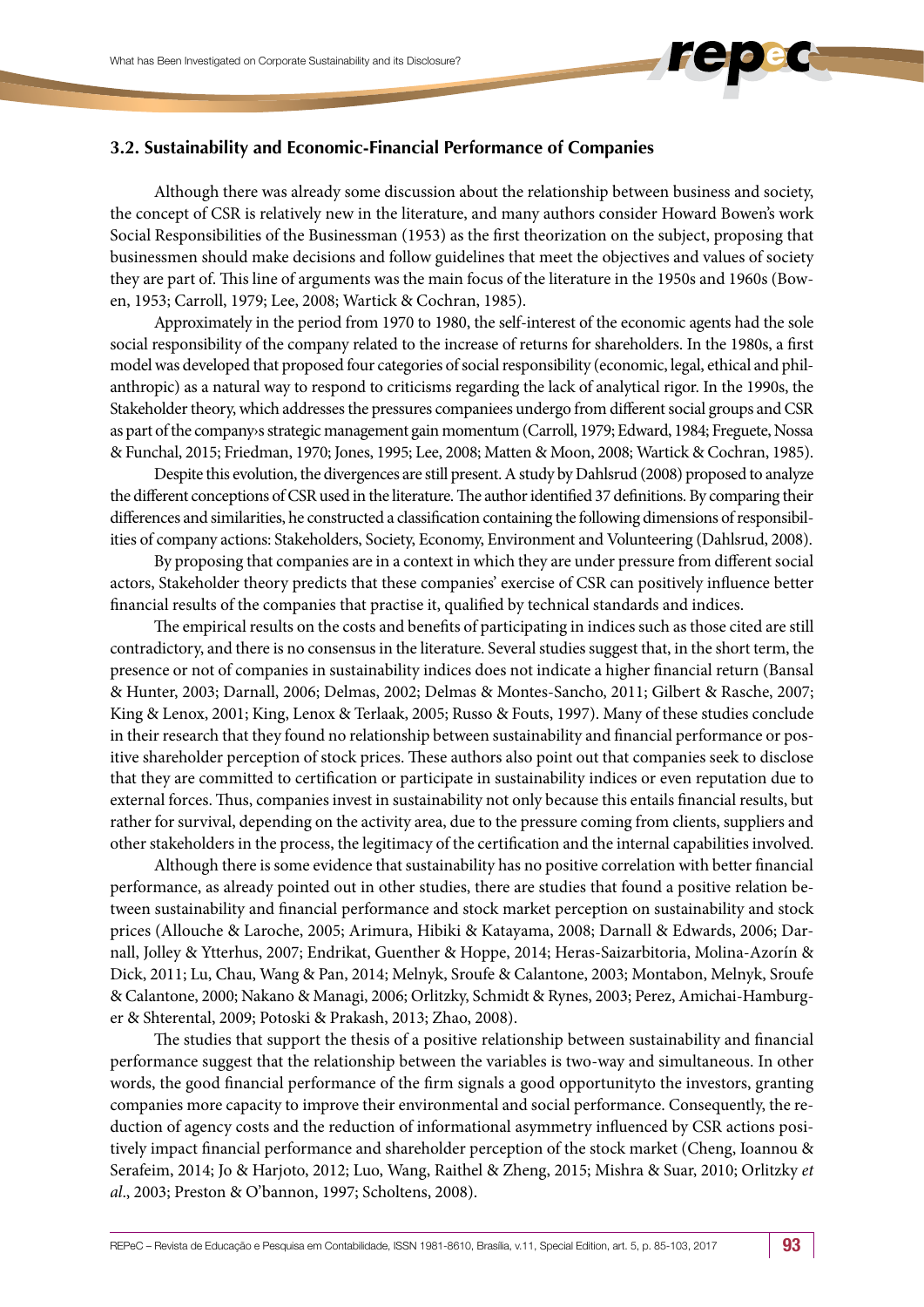The complexity of conceptualizing sustainability implies a difficulty in defining and measuring the indicators of this concept though, which is a strong point of criticism in the literature. It is worth noting that the disclosure of sustainability through the Social Balance Sheet, GRI, corporate websites, financial statements, Integrated Reporting, etc. can influence the stakeholders' perception of sustainability and company performance. It was verified in the literature that different sources and information were used to measure sustainability. In addition, different methodological scopes were used, and it is known that several methods can influence the research results, often due to the absence of relevant variables in the estimation and unified parameters. In addition to the complexity of the phenomenon, the theory is hardly consistent and vague. As a result of these characteristics, the method used is another factor that influences the relationship among the variables (Borba, 2005; Korhonen, 2003; Van Beurden & Gössling, 2008). Although some research results find empirical evidence that there is no relation between sustainability and economic-financial indicators, it is noted that the initiative of an institution to worry about sustainability is by itself a positive factor for its continuity. In any case, there is room for more robust new research with more consistent baseline theories.

## **3.3 Integrated Reporting: a new form of accounting disclosure**

The Global Reporting Initiative (GRI) has been considered the most widespread sustainability reporting model in the corporate world. The GRI initiated this movement in 1998 and had as its mission "to disseminate globally applicable Sustainability Reporting Guidelines for voluntary use by organizations in reporting on the economic, environmental, and social dimensions of their activities, products and services." (GRI, 2000, p.3). Over the years, the GRI reporting model and guidelines have been evolving and have contributed to improved guidance for the development of sustainability reports by companies (GRI, 2000).

In 2010, a new international debate began around a new form of sustainability disclosure and which was named Integrated Reporting (IR). The initiative comes from the International Integrated Reporting Council (IIRC), which brings together members from various countries (including the GRI) and is led by His Royal Highness the Prince of Wales.

The content elements of Integrated Reporting depart from the following innovative principles, according to Mio (2016, p.5): strategic focus and future orientation; information connectivity; stakeholder relationships; materiality; conciseness; responsibility and integrity; consistency and comparability; organizational vision and external environment; governance; business model; risks and opportunities; strategy and allocation of resources; performance; perspective and basis of preparation and presentation. Also according to Mio (2016), the idea of Integrated Reporting is guided by the integration based on a process that starts with the strategy and restructures the entire corporate disclosure system, according to an integrated thought perspective.

Haller (2016) points out that the main concept of Integrated Reporting is the creation of value generated for the various capitals (financial, manufactured, intellectual, human, natural, social and relationship) evidenced to the stakeholders, shareholders and other users.

Some companies around the world were invited by the IIRC to start developing Integrated Reporting. In Brazil, Ricardino Filho & Carvalho (2016) present the cases of Itaú Unibanco and Natura as the first to adopt this new reporting format. The adoption of Integrated Reporting is expected to bring down the companies' cost of capital. Carvalho and Murcia (2016, p.35) argue that a lower cost of debt in the medium and long terms can result from two factors: "(i) the adoption of a sustainable business model due to integrated thinking and (ii) reduced information asymmetry caused by greater transparency, permitting more accurate forecasts, both leading to positive returns for investors and creditors in the long term".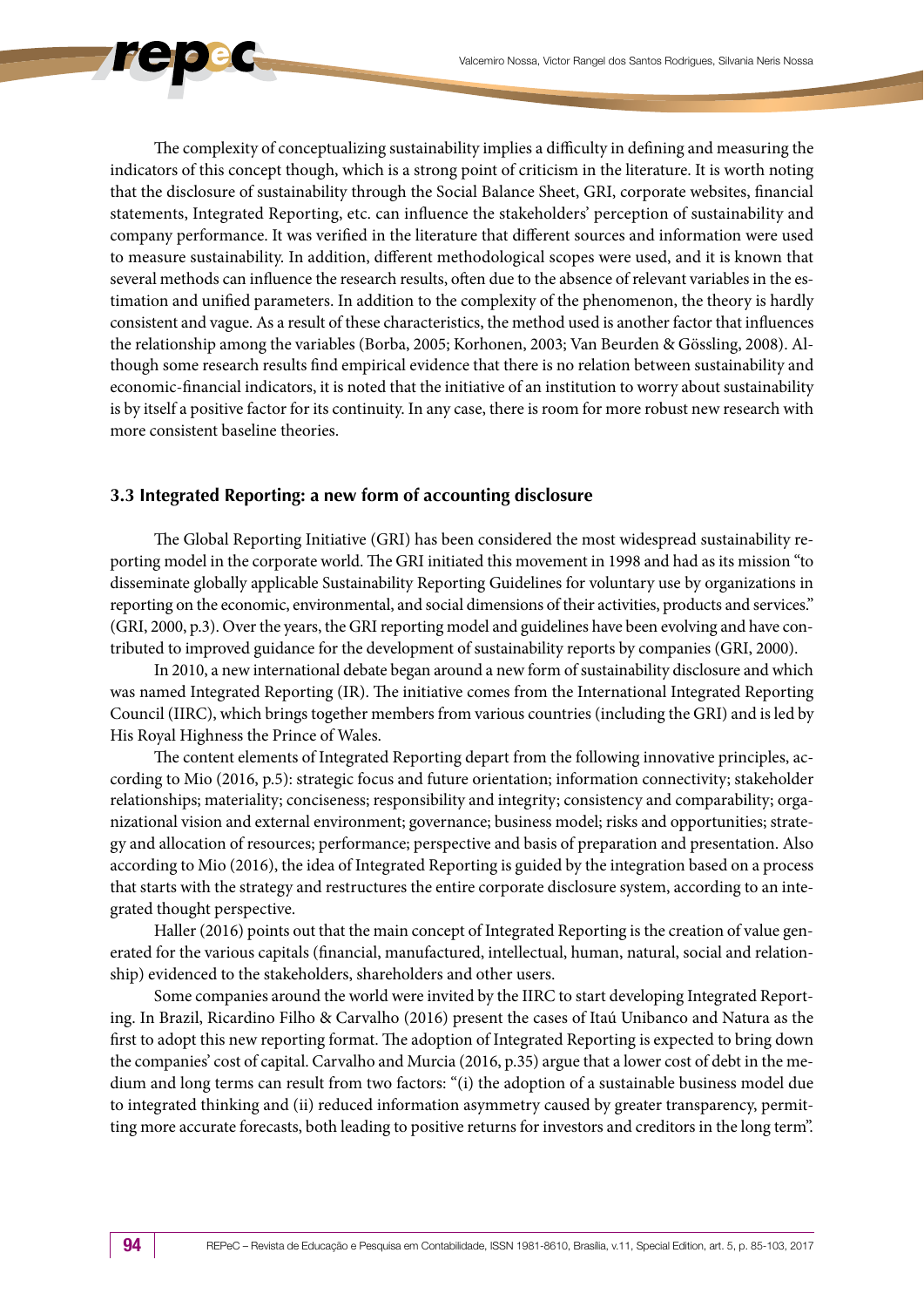Research on Integrated Reporting is still in an incipient stage, considering the recent creation of the model, and still lacks a robust conceptual structure. Dumay, Bernardi, Guthrie & Demartini (2016) conclude in their study that, although it seems too early to do research on this topic, it is most welcome, especially because the subject has reached a stage where concept harmonization is possible, which may depend on the creation of international communities bringing together professionals, policymakers and thought leaders around the world, as has happened in the GRI project over the past two decades. Dumay *et al*. (2016) also point out that most research on Integrated Reporting is normative, and this can be seen as natural, considering the different stages in which a research evolves. And this can be a starting point to develop an understanding of the impact of these new technologies on practice through future empirical research.

Also considering the challenges of Integrated Reporting in practice, de Villiers, Rinaldi, & Unerman (2014) argue that the rapid development of the integrated reporting policy and the onset of its development in practice present theoretical and empirical challenges because of the different ways in which the integrated reports are understood and enacted in institutions. The author also points out that this opens space for new academic research to guide the evolution of policies and practice.

Concerning the audit of Integrated Reporting, in the research by Oprisor (2015), it was concluded that a high (or reasonable) level of security is difficult to achieve in the case of integrated reporting in view of the lack of audit regulations, the specific characteristic of the integrated reporting company and key performance indicators for non-financial information. These are also gaps for the development of research on the subject.

# **4. Final Considerations**

The emphasis on the concept of sustainable development began more strongly in the 1980s and 1990s, especially with regard to social and environmental issues, now reaching the UN's Sustainable Development Goals (ODS). This has raised the pressure of the organized society, particularly in relation to the corporate world. Thus, companies started to incorporate concepts related to sustainability that were not previously part of their operations.

In this sense, a process was started to create sustainability indicators with a view to issuing signals to the market regarding companies that incorporated sustainability concepts into their practices. From this point of view, researchers began to develop research relating companies' sustainability practices and indicators with their economic-financial performance. The results of these surveys have followed different directions, often controversial, in some cases due to the adoption of different methods.

The disclosure form of sustainability has also been evolving over the years. The current debate revolves around Integrated Reporting, which is aimed at reporting information in an integrated way and which presents added value for its users and, mainly, aim to reduce information asymmetry in relation to business sustainability.

It should be noted, therefore, that there are many gaps in the sustainability theme that still need advances in research, especially in relation to its measuring and disclosure and its relationships with company performance.

Finally, some limitations of this literature review are highlighted, considering that the idea was to describe the evolution of the sustainability concept and some interfaces with accounting, without any claim on performing a critical analysis of the entire sustainability and accounting literature with all of its methodological aspects.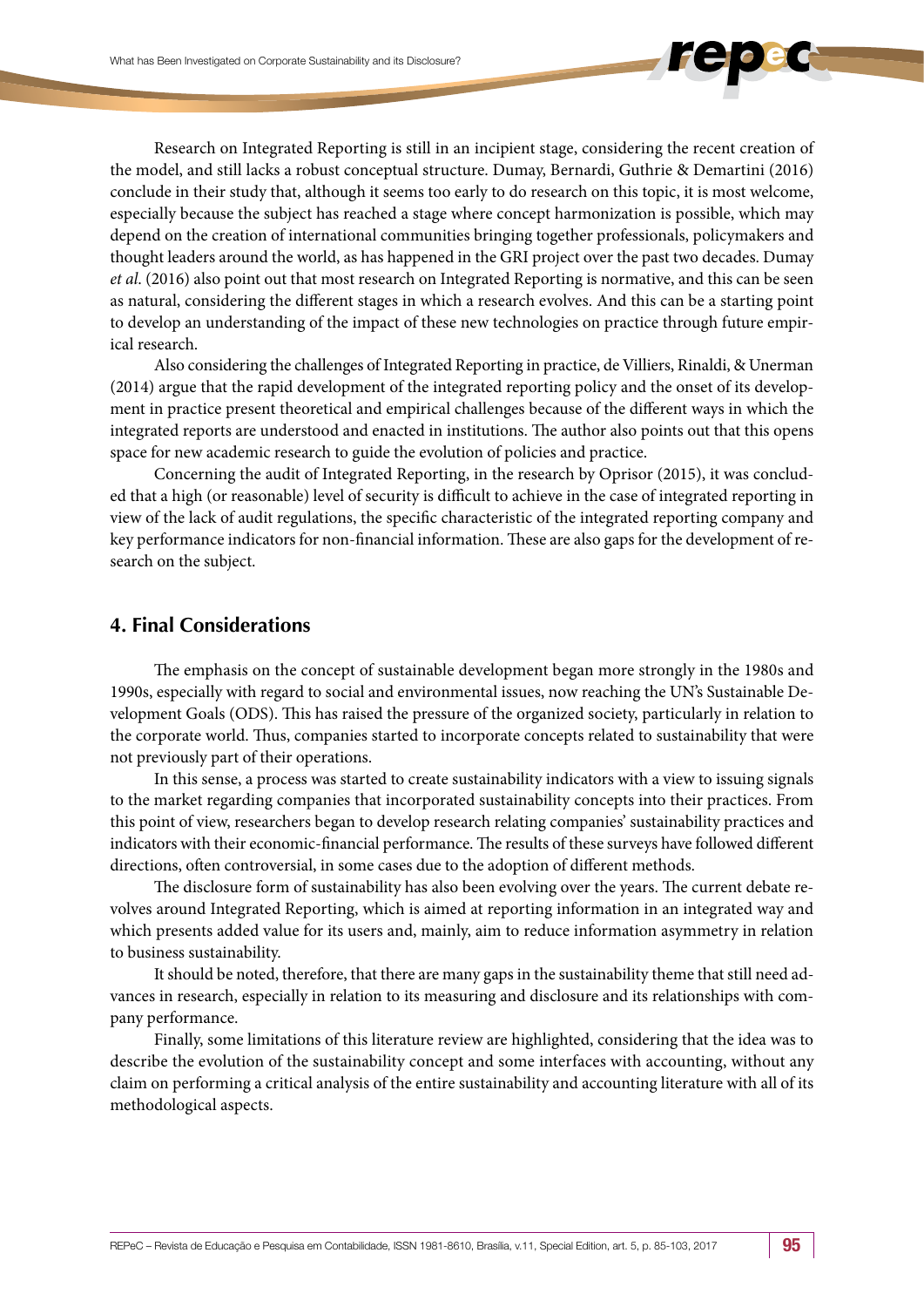# **References**

- ABNT, N. B. R. (2004). 16001. Associação Brasileira de normas Técnicas. *Responsabilidade Social–sistema de Gestão–requisitos*. Recuperado em 15 de novembro, 2017, de http://www.inmetro.gov.br/qualidade/responsabilidade\_social/norma\_nacional.asp.
- Acemoglu, D., Johnson, S., & Robinson, J. A. (2005). Institutions as a fundamental cause of long-run growth. *Handbook of Economic Growth*, *1*, 385–472. https://economics.mit.edu/files/4469
- Aguinis, H., & Glavas, A. (2012). What We Know and Don't Know About Corporate Social Responsibility. *Journal of Management*, *38*(4), 932–968. https://doi.org/10.1177/0149206311436079
- Allen, C., Metternicht, G., & Wiedmann, T. (2016). National pathways to the Sustainable Development Goals (SDGs): A comparative review of scenario modelling tools. *Environmental Science and Policy*, *66*, 199–207. https://doi.org/10.1016/j.envsci.2016.09.008
- Allouche, J., & Laroche, P. (2005). A meta-analytical investigation of the relationship between corporate social and financial performance. *Revue de Gestion Des Ressources Humaines*, (57), 18.
- Andrade, L. P., Bressan, A. A., Iquiapaza, R. A., & de Melo Moreira, B. C. (2013). Determinantes de adesão ao Índice de Sustentabilidade Empresarial da BM&FBOVESPA e sua relação com o valor da empresa. *Revista Brasileira de Finanças*, *11*(2).
- Arimura, T. H., Hibiki, A., & Katayama, H. (2008). Is a voluntary approach an effective environmental policy instrument?: A case for environmental management systems. *Journal of Environmental Economics and Management*, *55*(3), 281–295.
- Arrow, K., Dasgupta, P., Goulder, L., Daily, G., Ehrlich, P., Heal, G., … Summer, N. (2004). Are We Consuming Too Much ? *The Journal of Economic Perspective*, *18*(3), 147–72. https://doi. org/10.1257/0895330042162377
- Artiach, T., Lee, D., Nelson, D., & Walker, J. (2010). The determinants of corporate sustainability performance. *Accounting & Finance*, *50*(1), 31–51.
- Assembly, U. N. G. (1982). World Charter for Nature. *United Nations General Assembly Resolution*, *37*(7).
- Assembly, U. N. G. (2000). United Nations millennium declaration. *United Nations General Assembly*.
- Assembly, U. N. G. (2015). Draft Outcome Document of the United Nations Summit for the Adoption of the Post-2015 Development Agenda.
- Ayres, R. U. (2008). Sustainability economics: Where do we stand? *Ecological Economics*, *67*(2), 281–310. https://doi.org/10.1016/j.ecolecon.2007.12.009
- Bansal, P., & Hunter, T. (2003). Strategic explanations for the early adoption of ISO 14001. *Journal of Business Ethics*, *46*(3), 289–299.
- Belkaoui, A., & Karpik, P. G. (1989). Determinants of the corporate decision to disclose social information. *Accounting, Auditing & Accountability Journal*, *2*(1).
- Bithas, K. (2011). Sustainability and externalities: Is the internalization of externalities a sufficient condition for sustainability? *Ecological Economics*, *70*(10), 1703–1706. https://doi.org/10.1016/j.ecolecon.2011.05.014
- Blewitt, J. (2008a). *Community, empowerment and sustainable development*. Green books.
- Blewitt, J. (2008b). *Understanding sustainable development*. *Vasa*. https://doi.org/10.2139/ssrn.956240
- Borba, P. da R. F. (2005). Relação entre desempenho social corporativo e desempenho financeiro de empresas no Brasil. Universidade de São Paulo.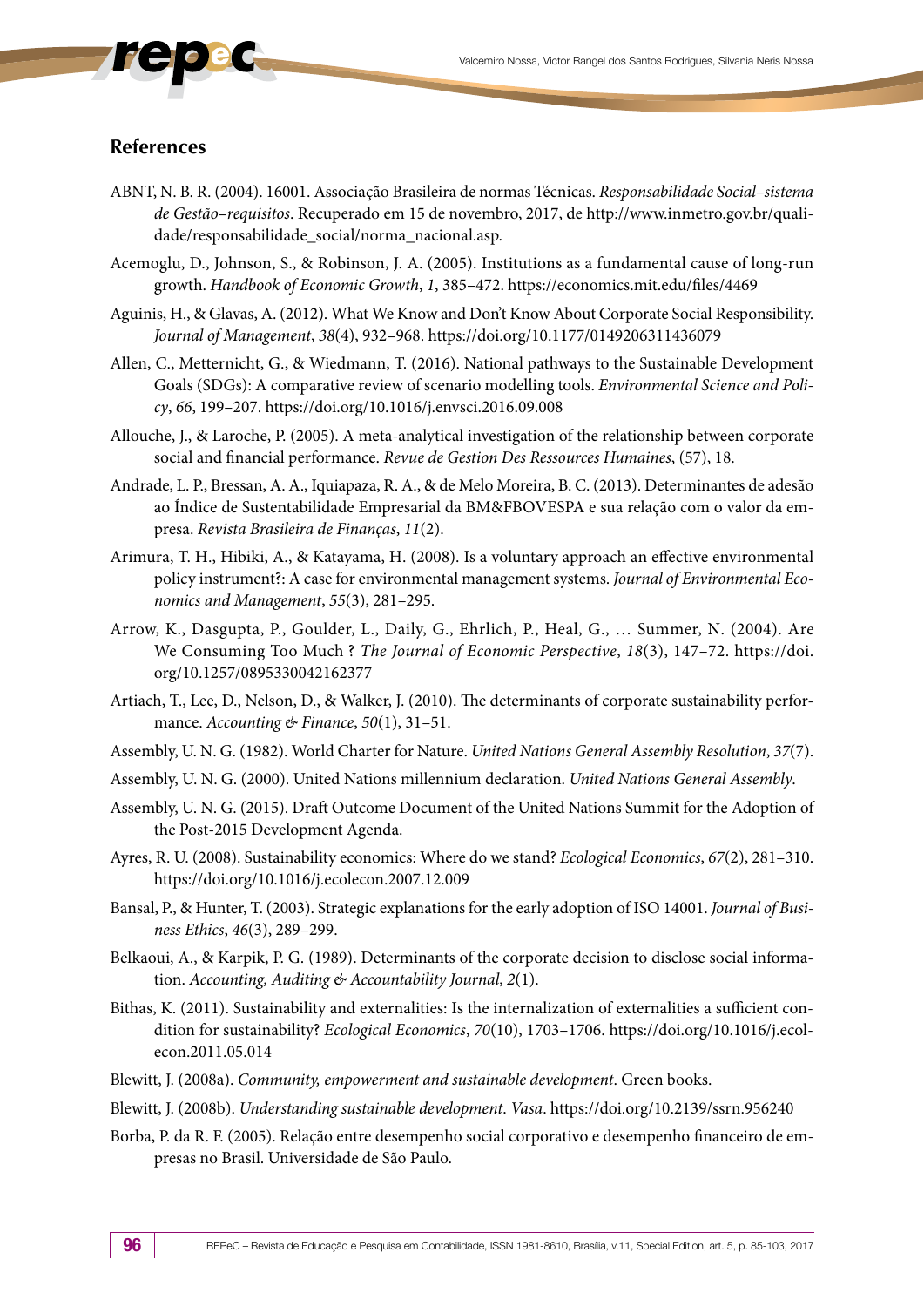- BOVESPA, B. M. F. (2012). Índice de Sustentabilidade empresarial (ISE). *Arquivo Eletrônico. São Paulo*. Recuperado em 15 de novembro, 2017, de http://www.bmfbovespa.com.br/pt\_br/produtos/indices/indices-de-sustentabilidade/indice-de-sustentabilidade-empresarial-ise.htm.
- Bowen, H. R. (1953). *Social responsibilities of the businessman*. Harper.
- Brandt, P., Ernst, A., Gralla, F., Luederitz, C., Lang, D. J., Newig, J., … Von Wehrden, H. (2013). A review of transdisciplinary research in sustainability science. *Ecological Economics*, *92*. https://doi. org/10.1016/j.ecolecon.2013.04.008
- Brundtland, G. (1987). Report of the World Commision on Environement and Development: Our Common Future. *Oxford Paperbacks*, *Report of*, 400. https://doi.org/10.2307/2621529
- Campante, F., & Yanagizawa-Drott, D. (2015). Does religion affect economic growth and happiness? Evidence from Ramadan. *The Quarterly Journal of Economics*, *130*(2), 615–658.
- Campbell, D. A. (2017). An Update on the United Nations Millennium Development Goals. *Journal of Obstetric, Gynecologic & Neonatal Nursing*, *46*(3), e48–e55. https://doi.org/https://doi.org/10.1016/j. jogn.2016.11.010
- Caniglia, G., Schäpke, N., Lang, D. J., Abson, D. J., Luederitz, C., Wiek, A., … von Wehrden, H. (2017). Experiments and evidence in sustainability science: A typology. *Journal of Cleaner Production*. https:// doi.org/10.1016/j.jclepro.2017.05.164
- Caradonna, J. L. (2014). *Sustainability: A history*. Oxford University Press.
- Carlowitz, H. Von, & Rohr, J. von. (1732). Sylvicultura oeconomica. Retrieved from https://books.google. com.br/books?hl=pt-BR&lr=&id=bHJDAAAAcAAJ&oi=fnd&pg=PA36&dq=Sylvicultura+Oeconomica&ots=JBBomcnt\_1&sig=8Br1uhAp9vwQ0M8QeGMWRD4VSgU
- Carroll, A. B. (1979). A three-dimensional conceptual model of corporate performance. *Academy of Management Review*, *4*(4), 497–505.
- Carroll, J. E. (2004). *Sustainability and spirituality*.
- Carvalho, N., & Murcia, F. D.-R. (2016). The Relationship Between Integrated Reporting and Cost of Capital. In *Integrated Reporting* (pp. 253–268). Springer.
- Chang, R. D., Zuo, J., Zhao, Z. Y., Zillante, G., Gan, X. L., & Soebarto, V. (2017). Evolving theories of sustainability and firms: History, future directions and implications for renewable energy research. *Renewable and Sustainable Energy Reviews*, *72*(January), 48–56. https://doi.org/10.1016/j. rser.2017.01.029
- Cheng, B., Ioannou, I., & Serafeim, G. (2014). Corporate social responsibility and access to finance. *Strategic Management Journal*, *35*(1), 1–23.
- Clark, B., & Foster, J. B. (2001). William Stanley Jevons and The Coal Question An Introduction to Jevons's "Of the Economy of Fuel." *Organization & Environment*, *14*(1), 93–98.
- Costanza, R. (1989). What is ecological economics? *Ecological Economics*, *1*(1), 1–7.
- Costanza, R. (1992). *Ecological economics: the science and management of sustainability*. Columbia University Press.
- Costanza, R., Cumberland, J. H., Daly, H., Goodland, R., Norgaard, R. B., Kubiszewski, I., & Franco, C. (2014). *An introduction to ecological economics*. CRC Press.
- Costanza, R., Daly, L., Fioramonti, L., Giovannini, E., Kubiszewski, I., Mortensen, L. F., … Wilkinson, R. (2016). Modelling and measuring sustainable wellbeing in connection with the UN Sustainable Development Goals. *Ecological Economics*, *130*, 350–355. https://doi.org/10.1016/j.ecolecon.2016.07.009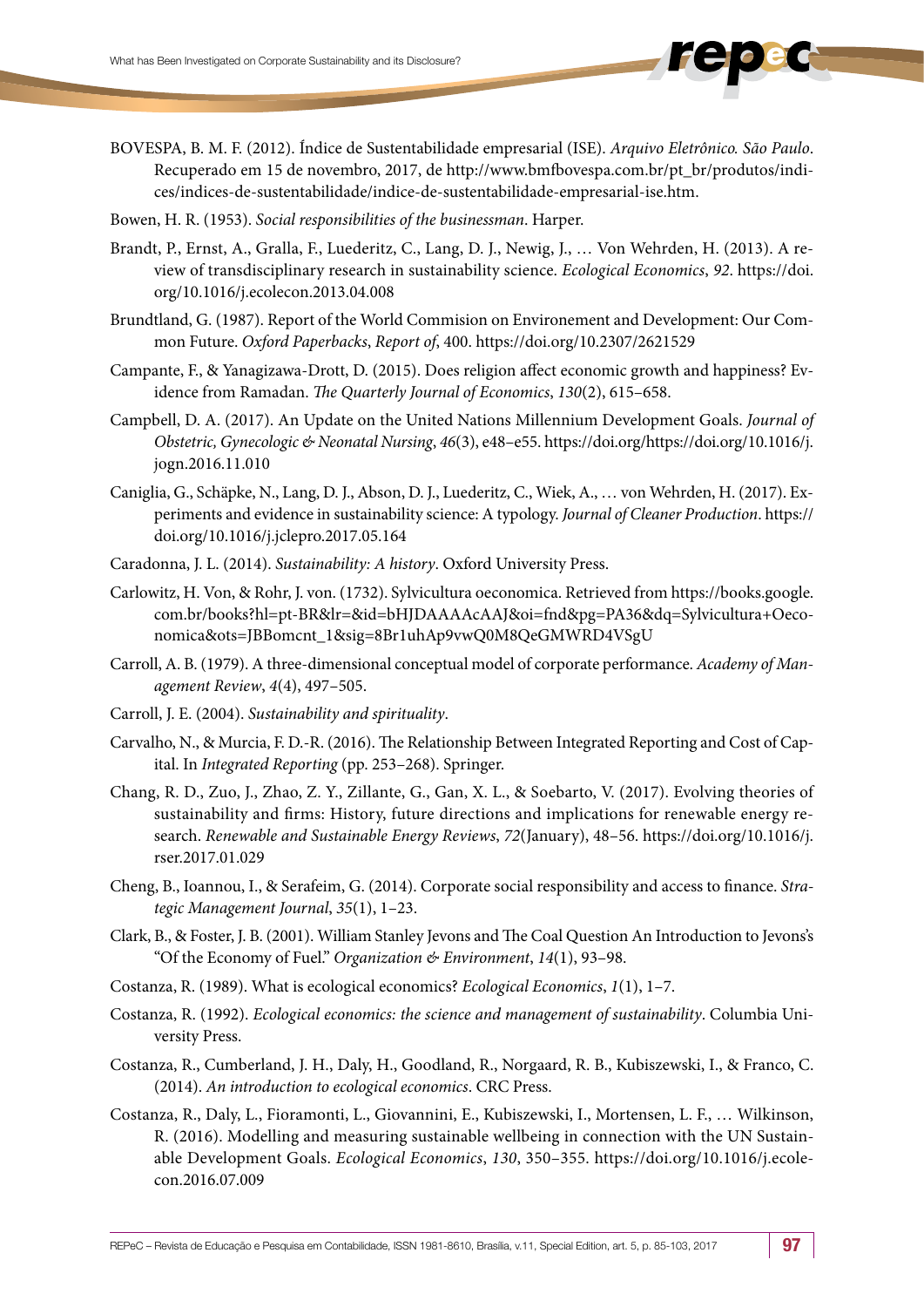- Cropper, M. L., & Oates, W. E. (1992). Environmental economics: a survey. *Journal of Economic Literature*, *30*(2), 675–740.
- Dahlsrud, A. (2008). How corporate social responsibility is defined: an analysis of 37 definitions. *Corporate Social Responsibility and Environmental Management*, *15*(1), 1–13.
- Darnall, N. (2006). Why firms mandate ISO 14001 certification. *Business & Society*, *45*(3), 354–381.
- Darnall, N., & Edwards, D. (2006). Predicting the cost of environmental management system adoption: the role of capabilities, resources and ownership structure. *Strategic Management Journal*, *27*(4), 301–320.
- Darnall, N., Jolley, G. J., & Ytterhus, B. (2007). Understanding the relationship between a facility's environmental and financial performance. *Environmental Policy and Corporate Behaviour*, 213–259.
- de Villiers, C., Rinaldi, L., & Unerman, J. (2014). Integrated Reporting: Insights, gaps and an agenda for future research. *Accounting, Auditing & Accountability Journal*, *27*(7), 1042–1067.
- de Vries, B. J. M., & Petersen, A. C. (2009). Conceptualizing sustainable development. An assessment methodology connecting values, knowledge, worldviews and scenarios. *Ecological Economics*, *68*(4), 1006–1019. https://doi.org/10.1016/j.ecolecon.2008.11.015
- Delmas, M. A. (2002). The diffusion of environmental management standards in Europe and in the United States: An institutional perspective. *Policy Sciences*, *35*(1), 91–119.
- Delmas, M. A., & Montes-Sancho, M. J. (2011). An institutional perspective on the diffusion of international management system standards: The case of the environmental management standard ISO 14001. *Business Ethics Quarterly*, *21*(1), 103–132.
- Dovers, S. R., & Handmer, J. W. (1992). Uncertainty, sustainability and change. *Global Environmental Change*, *2*(4), 262–276.
- Du Pisani, J. A. (2006). Sustainable development historical roots of the concept. *Environmental Sciences*, *3*(2), 83–96. https://doi.org/10.1080/15693430600688831
- Dumay, J., Bernardi, C., Guthrie, J., & Demartini, P. (2016). Integrated reporting: a structured literature review. In *Accounting Forum* (Vol. 40, pp. 166–185). Elsevier.
- Duran, D. C., Gogan, L. M., Artene, A., & Duran, V. (2015). The Components of Sustainable Development - A Possible Approach. *Procedia Economics and Finance*, *26*(15), 806–811. https://doi.org/10.1016/ S2212-5671(15)00849-7
- Edward, F. R. (1984). Strategic Management: A stakeholder approach. *Boston: Pitman*, *46*.
- Elkington, J. (1997). Cannibals with forks. *The Triple Bottom Line of 21st Century*, 73.
- Endrikat, J., Guenther, E., & Hoppe, H. (2014). Making sense of conflicting empirical findings: A meta-analytic review of the relationship between corporate environmental and financial performance. *European Management Journal*, *32*(5), 735–751.
- Engebretsen, E., Heggen, K., & Ottersen, O. P. (2017). The Sustainable Development Goals: ambiguities of accountability. *International Organization*, *108*, 396–405.
- Field, B. C., & Field, M. K. (1997). Environmental economics: an introduction. *Sustainable Human Development Review*, 105.
- Filho, W. L. (2000). Dealing with misconceptions on the concept of sustainability. *International Journal of Sustainability in Higher Education*, *1*(1), 9–19. https://doi.org/10.1108/1467630010307066
- Finch, N. (2005). The emergence of CSR and sustainability indices.
- Freguete, L. M., Nossa, V., & Funchal, B. (2015). Responsabilidade Social Corporativa e Desempenho Financeiro das Empresas Brasileiras na Crise de 2008/Corporate Social Responsibility and Brazilian Firms' Financial Performance. *Revista de Administração Contemporânea*, *19*(2), 232.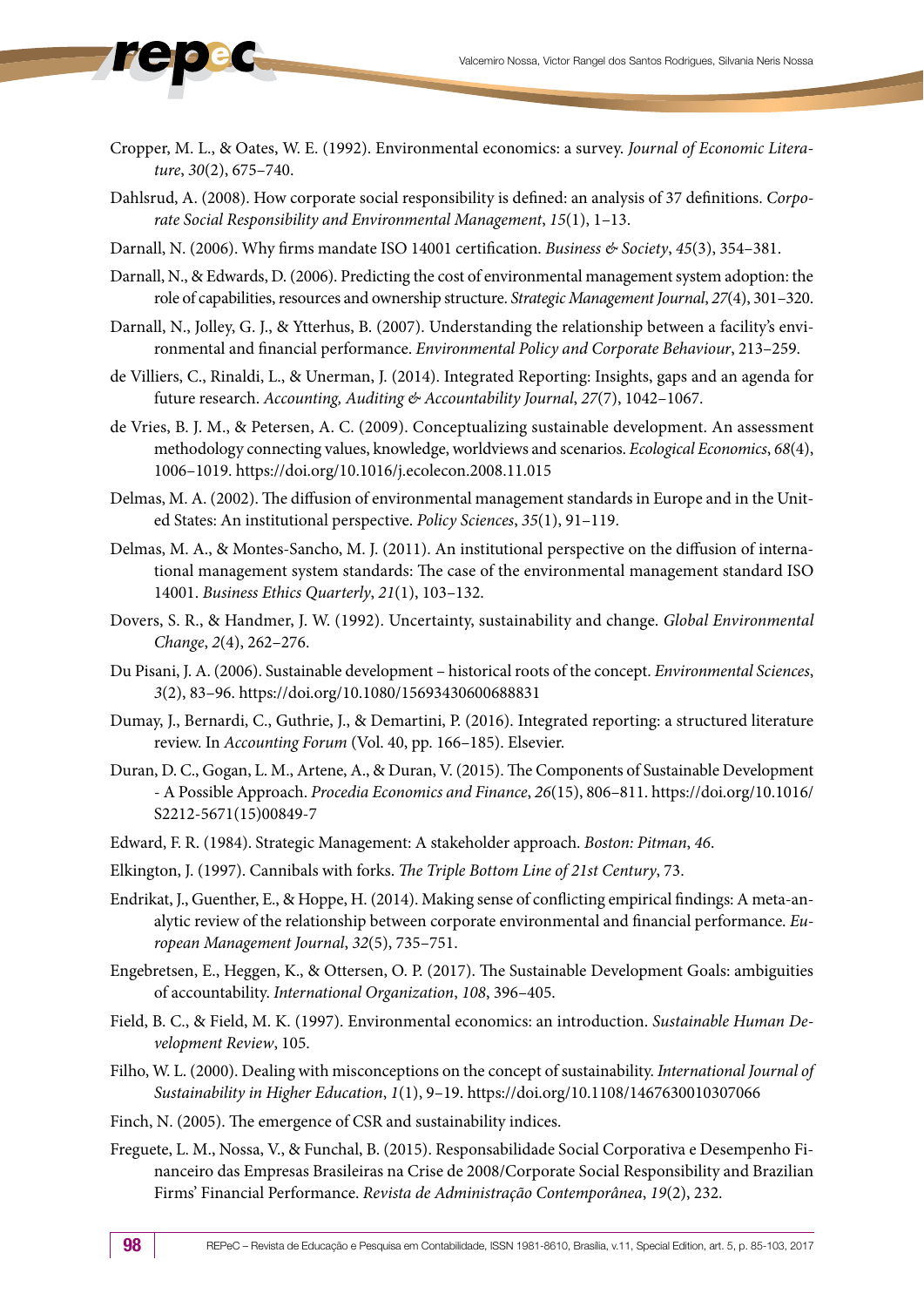Friedman, M. (1970). The Social Responsibility of Business is to Increase its Profits.

- Gerlagh, R. (2017). Generous Sustainability. *Ecological Economics*, *136*, 94–100. https://doi.org/10.1016/j. ecolecon.2017.02.012
- Gilbert, D. U., & Rasche, A. (2007). Discourse ethics and social accountability: The ethics of SA 8000. *Business Ethics Quarterly*, *17*(2), 187–216.
- Glavič, P., & Lukman, R. (2007). Review of sustainability terms and their definitions. *Journal of Cleaner Production*. Retrieved from http://www.sciencedirect.com/science/article/pii/S0959652607000029
- Goodland, R. (1995). The Concept of Environmental Sustainability. *Annual Review of Ecology and Systematics*, *26*(1), 1–24. https://doi.org/10.1146/annurev.es.26.110195.000245
- Goodland, R., & Ledec, G. (1987). Neoclassical economics and principles of sustainable development. *Ecological Modelling*, *38*(1–2), 19–46. https://doi.org/10.1016/0304-3800(87)90043-3
- Gowdy, J. (2005). Toward a new welfare economics for sustainability. *Ecological Economics*, *53*(2), 211–222. https://doi.org/10.1016/j.ecolecon.2004.08.007
- GRI. (2000). GRI Global Reporting Iniciative.
- Griggs, D., Stafford-Smith, M., Gaffney, O., Rockström, J., Ohman, M. C., Shyamsundar, P., … Noble, I. (2013). Policy: Sustainable development goals for people and planet. *Nature*, *495*(7441), 305–7. https://doi.org/10.1038/495305a
- Grober, U. (2007). Deep roots–. *A Conceptual History Of " sustainable development"(Nachhaltigkeit), Wissenschaftszentrum Berlin Fur Sozialforschung*, 8–9.
- Group, F. (2010). FTSE4Good Index series inclusion criteria. *London: FTSE Group*.
- GVces. (2016). O que é ISE? Recuperado em 7 de outubro, 2017, de http://isebvmf.com.br/o-que-e-o-ise?locale=pt-br.
- Hák, T., Janoušková, S., & Moldan, B. (2016). Sustainable Development Goals: A need for relevant indicators. *Ecological Indicators*, *60*, 565–573.
- Haller, A. (2016). Value Creation: A Core Concept of Integrated Reporting. In *Integrated Reporting* (pp. 37–57). Springer.
- Hellwig, K. (2005). Sustainability revisited. *Economics Letters*, *87*(2), 193–197. https://doi.org/10.1016/j. econlet.2004.10.013
- Heras-Saizarbitoria, I., Molina-Azorín, J. F., & Dick, G. P. M. (2011). ISO 14001 certification and financial performance: selection-effect versus treatment-effect. *Journal of Cleaner Production*, *19*(1), 1–12.
- Holden, E., Linnerud, K., & Banister, D. (2017). The Imperatives of Sustainable Development. *Sustainable Development*, *25*(3), 213–226. https://doi.org/10.1002/sd.1647
- Hopwood, B., Mellor, M., & O'Brien, G. (2005). Sustainable development: mapping different approaches. *Sustainable Development*, *13*(1), 38–52.
- ICSU, I. (2015). Review of the sustainable development goals: The science perspective. *Paris: International Council for Science (ICSU)*. Recuperado em 15 de novembro, 2017, de https://www.icsu.org/publications/reports-and-reviews/review-of-targets-for-the-sustainable-development-goals-the-science-perspective-2015.
- Illge, L., & Schwarze, R. (2009). A matter of opinion-How ecological and neoclassical environmental economists and think about sustainability and economics. *Ecological Economics*, *68*(3), 594–604. https:// doi.org/10.1016/j.ecolecon.2008.08.010
- INDEXES, D. J. S. (2006). Indexes. Recuperado em 22 de outubro, 2017, de http://www. sustainability-indexes. com>.

REPeC – Revista de Educação e Pesquisa em Contabilidade, ISSN 1981-8610, Brasília, v.11, Special Edition, art. 5, p. 85-103, 2017 99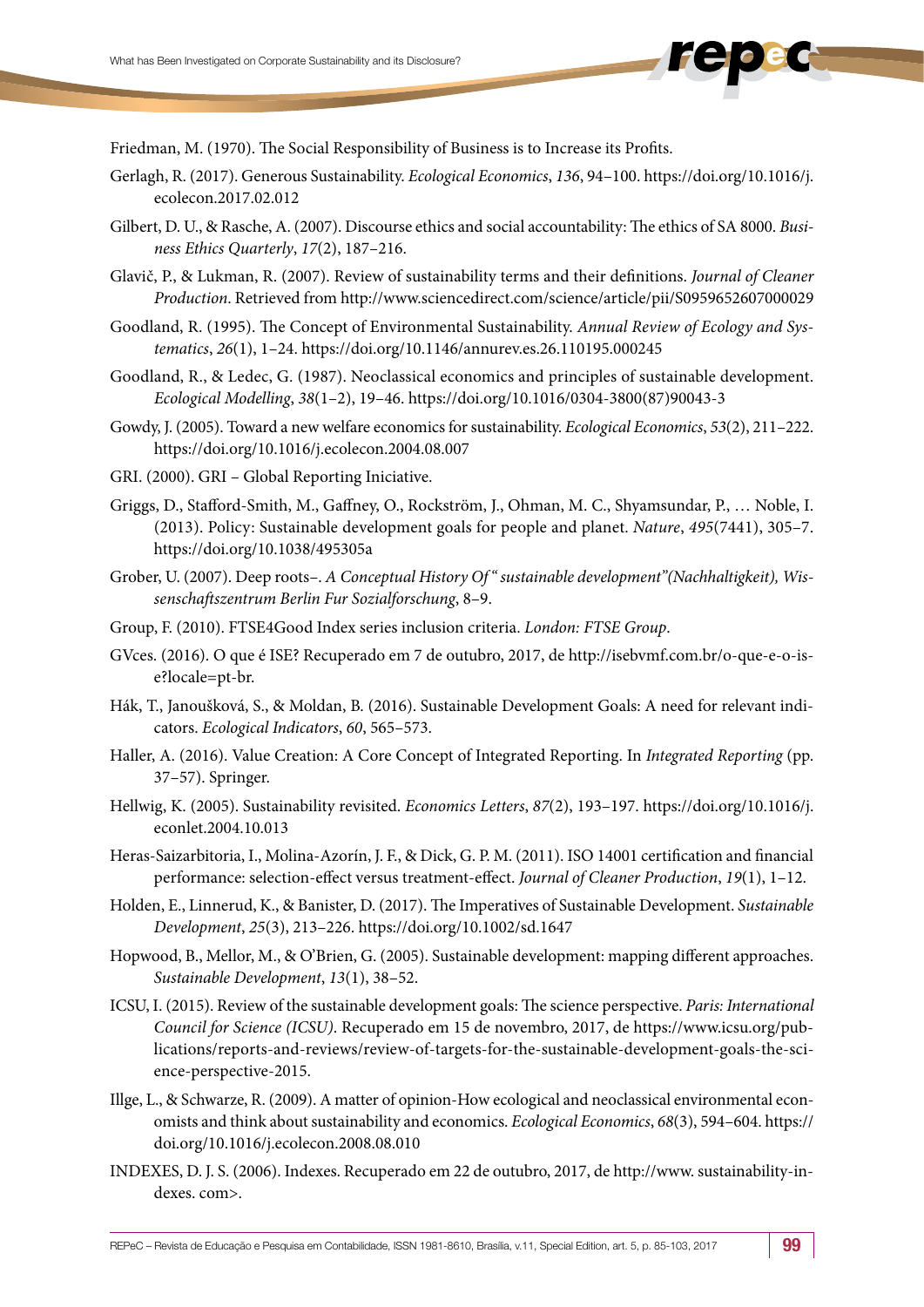- Jerneck, A., Olsson, L., Ness, B., Anderberg, S., Baier, M., Clark, E., … Persson, J. (2011). Structuring sustainability science. *Sustainability Science*, *6*(1), 69–82. https://doi.org/10.1007/s11625-010-0117-x
- Jevons, W. S. (1866). *The coal question: an enquiry concerning the progress of the Nation, and the probable exhaustion of our coal-mines*. Macmillan.
- Jo, H., & Harjoto, M. A. (2012). The causal effect of corporate governance on corporate social responsibility. *Journal of Business Ethics*, *106*(1), 53–72.
- Jones, T. M. (1995). Instrumental stakeholder theory: A synthesis of ethics and economics. *Academy of Management Review*, *20*(2), 404–437.
- Kajikawa, Y. (2008). Research core and framework of sustainability science. *Sustainability Science*, *3*(2), 215–239. https://doi.org/10.1007/s11625-008-0053-1
- King, A. A., & Lenox, M. J. (2001). WHO ADOPTS MANAGEMENT STANDARDS EARLY? AN EX-AMINATION OF ISO 14001 CERTIFICATIONS. In *Academy of Management Proceedings* (Vol. 2001, pp. A1–A6). Academy of Management.
- King, A. A., Lenox, M. J., & Terlaak, A. (2005). The strategic use of decentralized institutions: Exploring certification with the ISO 14001 management standard. *Academy of Management Journal*, *48*(6), 1091–1106.
- Klöpffer, W. (2003). Life-Cycle based methods for sustainable product development. *The International Journal of Life Cycle Assessment*. Retrieved from http://search.proquest.com/openview/e0b94b6bdaf6c3f94c0da618e273954c/1?pq-origsite=gscholar&cbl=54409
- Knoepfel, I. (2001). Dow Jones sustainability group index: A global benchmark for corporate sustainability. *Corporate Environmental Strategy*, *8*(1), 6–15.
- Komiyama, H., & Takeuchi, K. (2006). Sustainability science: building a new discipline. Springer.
- Kopnina, H. (2015). The victims of unsustainability: a challenge to sustainable development goals. *International Journal of Sustainable Development & World Ecology*, *4509*(November), 1–9. https://doi. org/10.1080/13504509.2015.1111269
- Korhonen, J. (2003). Should we measure corporate social responsibility? *Corporate Social Responsibility and Environmental Management*, *10*(1), 25–39.
- Leal Filho, W., Azeiteiro, U., Alves, F., Pace, P., Mifsud, M., Brandli, L., … Disterheft, A. (2017). Reinvigorating the sustainable development research agenda: the role of the sustainable development goals (SDG). *International Journal of Sustainable Development & World Ecology*, *0*(0), 1–12. https://doi. org/10.1080/13504509.2017.1342103
- Lee, M. P. (2008). A review of the theories of corporate social responsibility: Its evolutionary path and the road ahead. *International Journal of Management Reviews*, *10*(1), 53–73.
- Lorek, S., & Spangenberg, J. H. (2014). Sustainable consumption within a sustainable economy Beyond green growth and green economies. *Journal of Cleaner Production*, *63*, 33–44. https://doi. org/10.1016/j.jclepro.2013.08.045
- Lu, W., Chau, K. W., Wang, H., & Pan, W. (2014). A decade's debate on the nexus between corporate social and corporate financial performance: a critical review of empirical studies 2002–2011. *Journal of Cleaner Production*, *79*, 195–206.
- Luo, X., Wang, H., Raithel, S., & Zheng, Q. (2015). Corporate social performance, analyst stock recommendations, and firm future returns. *Strategic Management Journal*, *36*(1), 123–136.
- Malthus, T. R. (1798). *An Essay on the Principle of Population, as it Affects the Future Imporvement of Society, with Remarks on the Speculations of Mr. Godwin, M. Condorcet, and Other Writers*. The Lawbook Exchange, Ltd.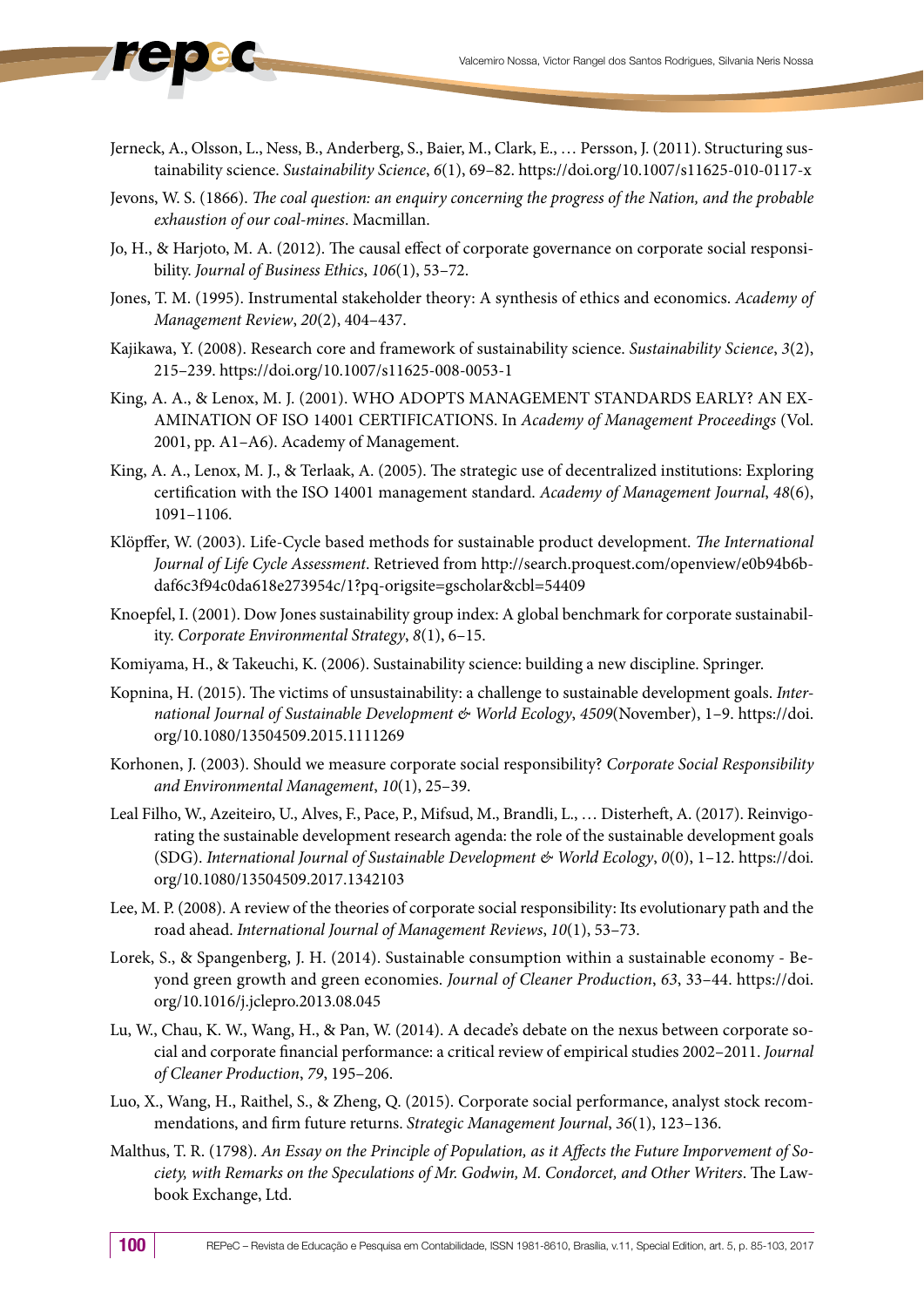Marsh, G. P. (1965). *Man and nature*. University of Washington Press.

- Marshall, J. D., & Toffel, M. W. (2005). Framing the elusive concept of sustainability: A sustainability hierarchy. *Environmental Science and Technology*, *39*(3), 673–682. https://doi.org/10.1021/es040394k
- Matten, D., & Moon, J. (2008). "Implicit" and "explicit" CSR: a conceptual frame- work for a comparative understanding of corporate social responsibility. *Academy of Management Review*, *33*(2), 404–424. https://doi.org/10.5465/AMR.2008.31193458
- Mavragani, A., Nikolaou, I., & Tsagarakis, K. (2016). Open Economy, Institutional Quality, and Environmental Performance: A Macroeconomic Approach. *Sustainability*, *8*(7), 601. https://doi.org/10.3390/ su8070601
- Meadows, D. H. (1998). Indicators and information systems for sustainable development.
- Mebratu, D. (1998). Sustainability and sustainable development: Historical and conceptual review. *Environmental Impact Assessment Review*, *18*(6), 493–520. https://doi.org/10.1016/S0195-9255(98)00019-5
- Melnyk, S. A., Sroufe, R. P., & Calantone, R. (2003). Assessing the impact of environmental management systems on corporate and environmental performance. *Journal of Operations Management*, *21*(3), 329–351.
- Melo, C. M., & Gomes, E. R. (2007). NBR 16001: a norma brasileira de gestão da responsabilidade social.
- MERCO. (2016). *Metodologia e informe de Verificacion Merco Empresa Brasil*.
- Mikhailova, I. (2004). Sustentabilidade : Evolução Dos Conceitos Teóricos E Os Problemas Da Mensuração Prática. *Revista Economia E Desenvolvimento*, *16*(n°16), 22–41.
- Mill, J. S. (1848). Of the stationary state. *Principles of Political Economy Book IV: Influence of the Progress of Society*.
- Miller, T. R., Wiek, A., Sarewitz, D., Robinson, J., Olsson, L., Kriebel, D., & Loorbach, D. (2014). The future of sustainability science: a solutions-oriented research agenda. *Sustainability science*, *9*(2), 239-246.. https://doi.org/10.1007/s11625-013-0224-6
- Mio, C. (2016). *Integrated Reporting: A New Accounting Disclosure*. Springer.
- Mishra, S., & Suar, D. (2010). Does corporate social responsibility influence firm performance of Indian companies? *Journal of Business Ethics*, *95*(4), 571–601.
- Montabon, F., Melnyk, S. A., Sroufe, R., & Calantone, R. J. (2000). ISO 14000: assessing its perceived impact on corporate performance. *Journal of Supply Chain Management*, *36*(1), 4–16.
- Mundo, T. N. (2016). A Agenda 2030 para o Desenvolvimento Sustentável. Recuperado em 15 de novembro, 2017, de http://artigo19.org/wp-content/uploads/2015/09/ods\_transforming\_our\_world\_versc3a3o-final-pt.docx.
- Munro, D. A., Holdgate, M. W., & Prescott-Allen, R. (1991). Caring for the earth: a strategy for sustainable living; summary. International Union for Conservation of Nature and Natural Resources, Gland, CH.
- Nakano, M., & Managi, S. (2006). The effect of ISO 14001 adoption on firm's productivity. *Kankyo Kagaku Kai Shi*, *19*(5), 385–395.
- Nunes, J. G., Teixeira, A. J. C., Nossa, V., & Galdi, F. C. (2010). Análise das variáveis que influenciam a adesão das empresas ao índice BM&F Bovespa de sustentabilidade empresarial. *Revista Base (Administração E Contabilidade) Da UNISINOS*, *7*(4).
- Orlitzky, M., Schmidt, F. L., & Rynes, S. L. (2003). Corporate social and financial performance: A meta-analysis. *Organization Studies*, *24*(3), 403–441.
- Orsato, R. J., Garcia, A., Mendes-Da-Silva, W., Simonetti, R., & Monzoni, M. (2015). Sustainability indexes: why join in? A study of the "Corporate Sustainability Index (ISE)"in Brazil. *Journal of Cleaner Production*, *96*, 161e170.

REPeC – Revista de Educação e Pesquisa em Contabilidade, ISSN 1981-8610, Brasília, v.11, Special Edition, art. 5, p. 85-103, 2017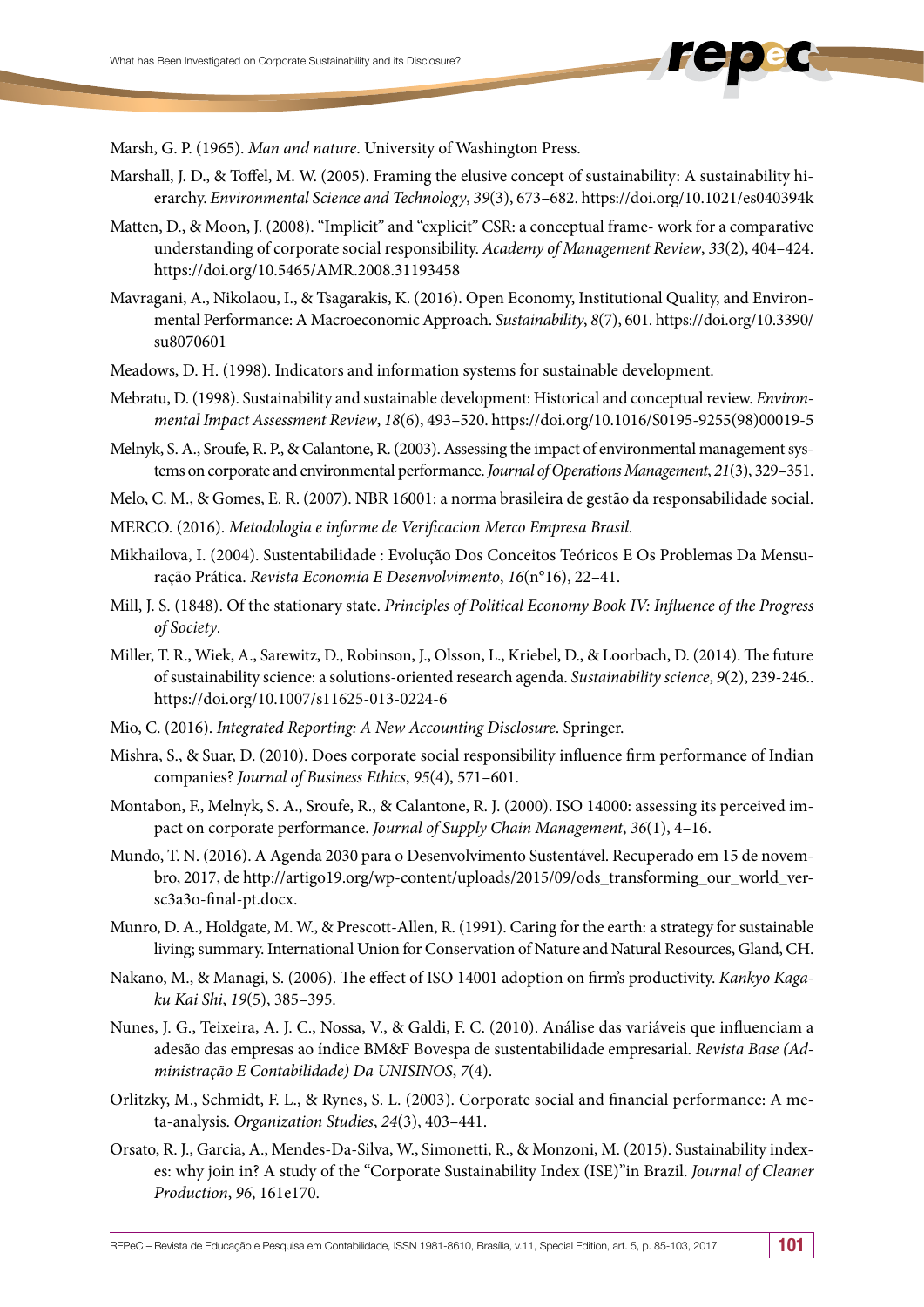- Ostrom, E., Schroeder, L., & Wynne, S. (1993). *Institutional incentives and sustainable development: infrastructure policies in perspective.* Westview Press.
- Pádua, J. A. (2010). As bases teóricas da história ambiental. *Estudos Avançados*, *24*(68), 81–101.
- Pappas, E., Pappas, J., & Sweeney, D. (2015). Walking the walk: Conceptual foundations of the Sustainable Personality. *Journal of Cleaner Production*, *86*, 323–334. https://doi.org/10.1016/j.jclepro.2014.08.077
- Pawłowski, A. (2008). How many dimensions does sustainable development have? *Sustainable Development*, *16*(2), 81–90.
- Pearce, D. W., Markandya, A., & Barbier, E. (1989). *Blueprint for a green economy* (Vol. 1). Earthscan.
- Perez, O., Amichai-Hamburger, Y., & Shterental, T. (2009). The Dynamic of Corporate Self-Regulation: ISO 14001, Environmental Commitment, and Organizational Citizenship Behavior. *Law & Society Review*, *43*(3), 593–630.
- Phillis, Y. A., & Andriantiatsaholiniaina, L. A. (2001). Sustainability: An ill-defined concept and its assessment using fuzzy logic. *Ecological Economics*, *37*(3), 435–456. https://doi.org/10.1016/S0921- 8009(00)00290-1
- Pinto, L. J. S., Freire, F. S., & Dos Santos, M. A. C. (2015). Retorno das ações com status de reputação corporativa no Brasil: Um estudo comparativo entre empresas ranqueadas no MERCO e empresas listadas no ISE BM&F BOVESPA. *RAGC*, *4*(9).
- Potoski, M., & Prakash, A. (2013). Do voluntary programs reduce pollution? Examining ISO 14001's effectiveness across countries. *Policy Studies Journal*, *41*(2), 273–294.
- Preston, L. E., & O'bannon, D. P. (1997). The corporate social-financial performance relationship: A typology and analysis. *Business & Society*, *36*(4), 419–429.
- Redclift, M. (2005). Sustainable development (1987–2005): an oxymoron comes of age. *Sustainable Development*. Retrieved from http://onlinelibrary.wiley.com/doi/10.1002/sd.281/full
- Ricardino Filho, A. ., & Carvalho, N. (2016). Integrated Report: The Cases of Itaú Unibanco Holding S/A and of Natura Cosméticos S/A., (In: Mio C. (eds) Integrated Reporting.).
- Rodrigues, S. (2010). Espiritual e sustentável. *Vitória: ArtPoint*.
- Romeiro, A. R. (2010). *Economia do Meio Ambiente: teoria e prática*. *Economia do Meio Ambiente e Serviços Ambientais*.
- Russo, M. V, & Fouts, P. A. (1997). A resource-based perspective on corporate environmental performance and profitability. *Academy of Management Journal*, *40*(3), 534–559.
- Sachs, J. D. (2012). From millennium development goals to sustainable development goals. *The Lancet*, *379*(9832), 2206–2211. https://doi.org/10.1016/S0140-6736(12)60685-0
- Sala, S., Farioli, F., & Zamagni, A. (2013). Progress in sustainability science: lessons learnt from current methodologies for sustainability assessment: Part 1. *The International Journal of Life Cycle Assessment*, *18*(9), 1653–1672.
- Saunders, H. D. (2014). Toward a neoclassical theory of sustainable consumption: Eight golden age propositions. *Ecological Economics*, *105*, 220–232. https://doi.org/10.1016/j.ecolecon.2014.06.011
- Scholtens, B. (2008). A note on the interaction between corporate social responsibility and financial performance. *Ecological Economics*, *68*(1), 46–55.
- Soini, K., & Birkeland, I. (2014). Exploring the scientific discourse on cultural sustainability. *Geoforum*. https://doi.org/10.1016/j.geoforum.2013.12.001
- Solow, R. (1993). An almost practical step toward sustainability. *Resources Policy*, *19*(3), 162–172. https:// doi.org/10.1016/0301-4207(93)90001-4